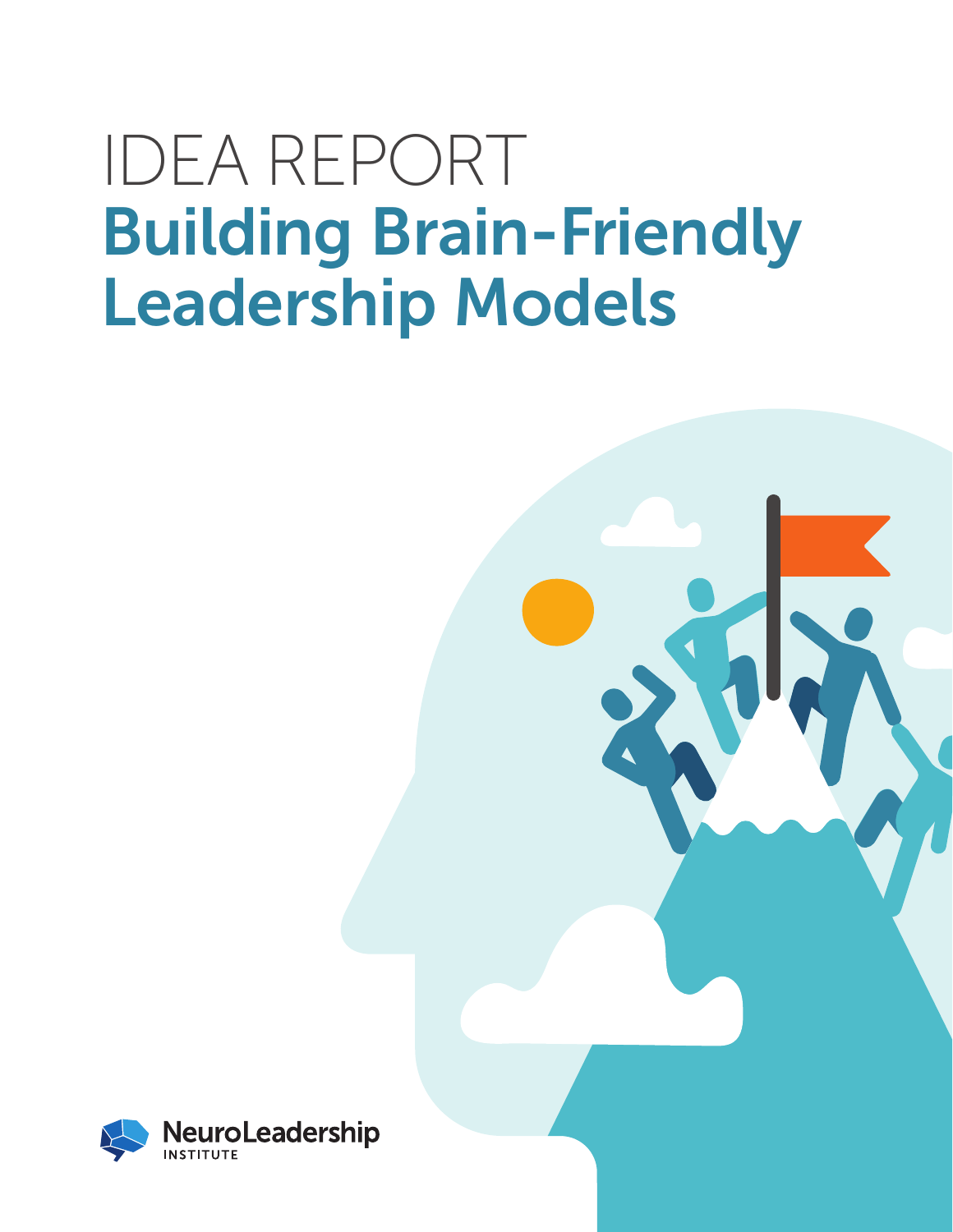© 2019 NeuroLeadership Institute. All rights reserved. Not for distribution.

The NeuroLeadership Institute (NLI) is not engaged in rendering legal, accounting, or any other professional services. NLI specifically disclaims liability for any damages, claims, or losses that may arise from a) any errors or omissions in these materials, whether caused by NLI or its sources, or b) reliance upon any recommendation made by NLI.

This report and the data described within, including all writing, artwork, and images, are protected under international copyright law. Unauthorized incorporation of said artwork or information into any new work may be a violation of the rights of the author. Please obtain the necessary permissions from the NeuroLeadership Institute prior to usage.

Except where copyrighted elsewhere, all content within is for non-commercial research and educational use only. Other uses, including reproduction and distribution, selling or licensing copies, or posting to personal, institutional, or third-party websites, are prohibited except where provided by law and by permission of the NeuroLeadership Institute.

This content is furnished for informational use only is subject to change without notice.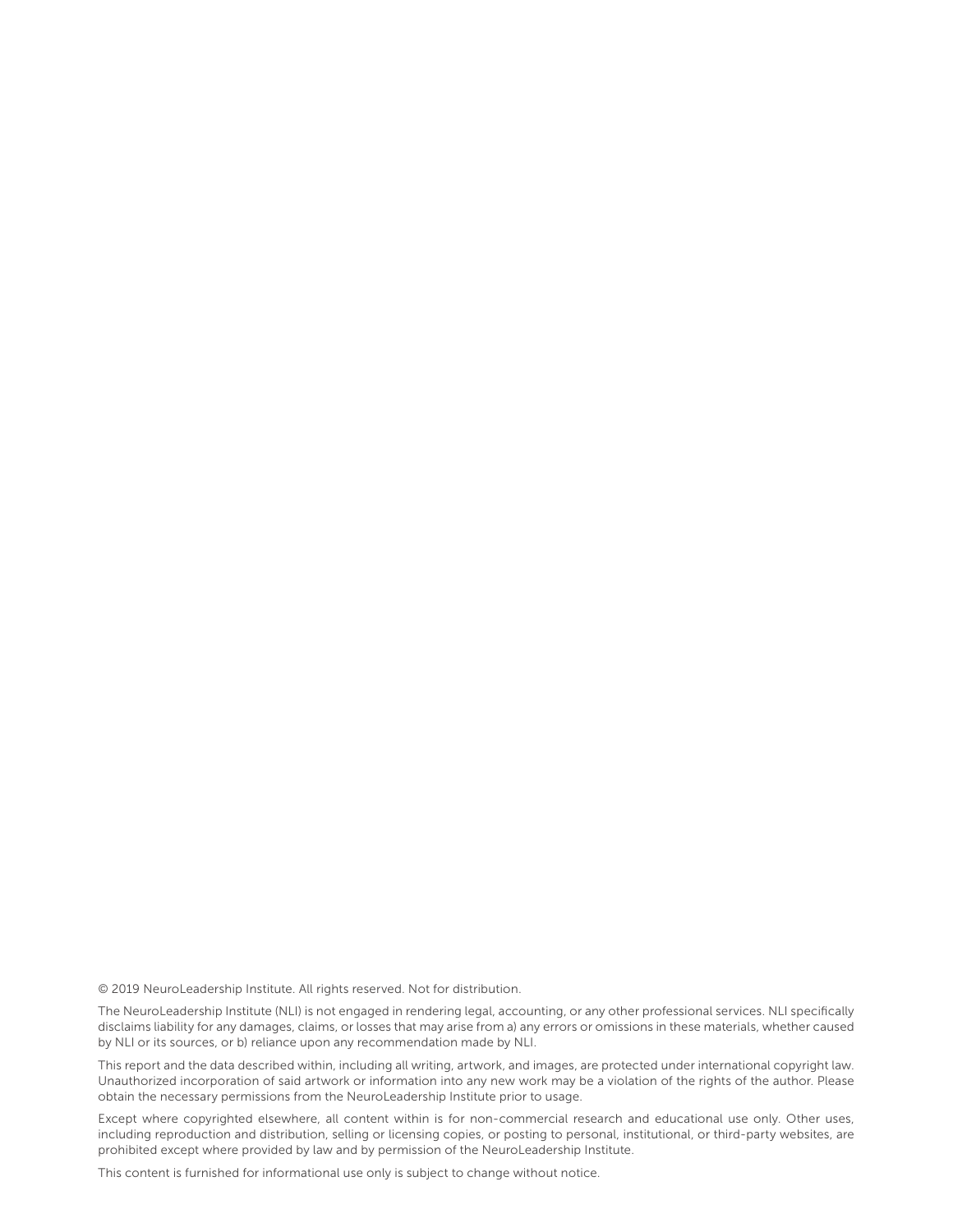#### **CONTENTS**

| Tips for Designing Your Brain-Friendly Leadership Model 24 |  |
|------------------------------------------------------------|--|
|                                                            |  |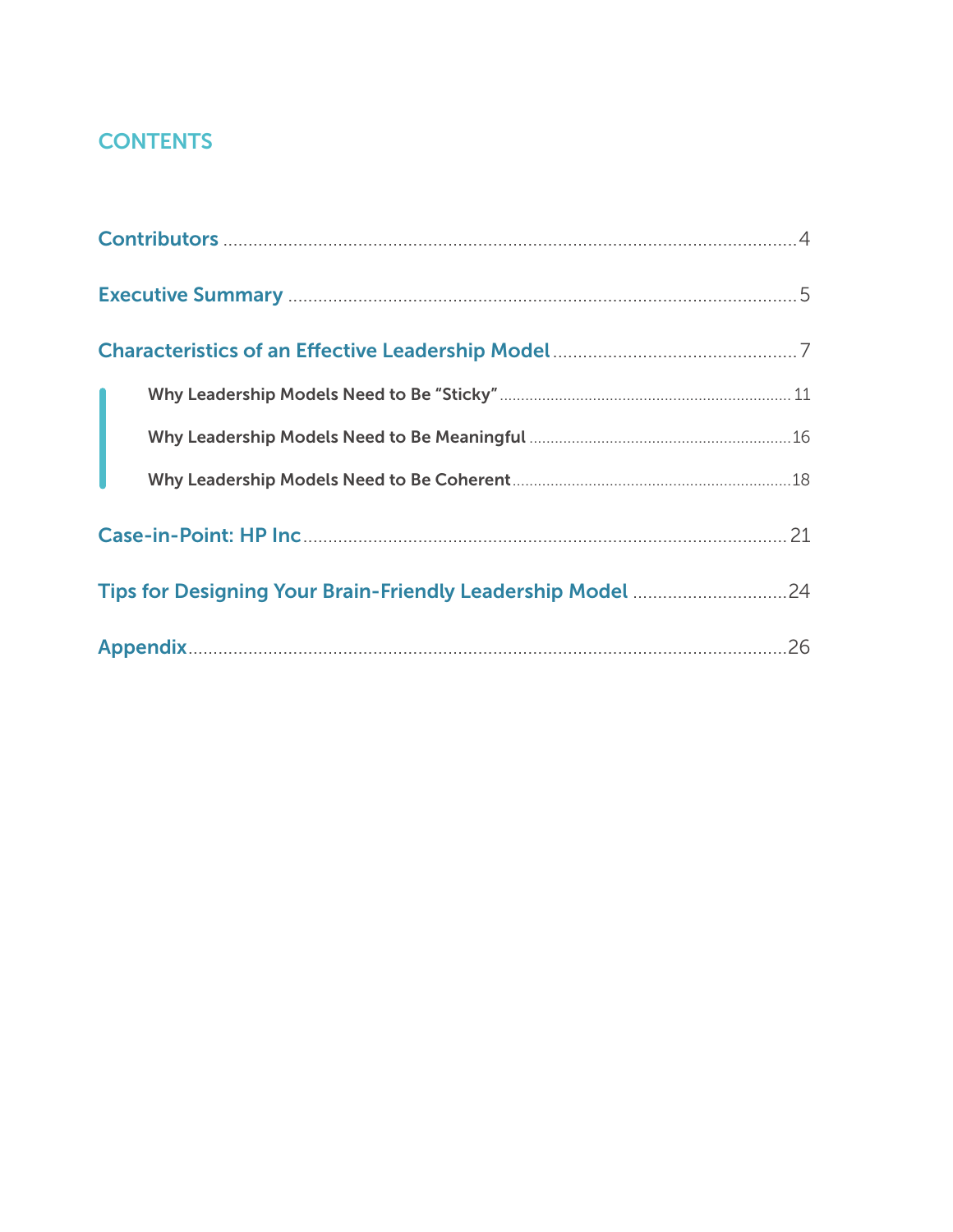#### **CONTRIBUTORS**

#### LEAD RESEARCHER

Andrea Derler, PhD Director of Industry Research

#### LEAD SCIENTIST

Kamila Sip, PhD Director of Neuroscience Research

#### SCIENCE ADVISOR

Heidi Grant, PhD Chief Science Officer

#### CONSULTING ADVISOR

Rachel Cardero Senior Consultant

#### CONSULTING ADVISOR

Camille Inge Associate Consultant

#### LEAD EDITOR

Chris Weller Senior Science Editor

#### LEAD DESIGNER

Ivette Celi Senior Graphic Design Manager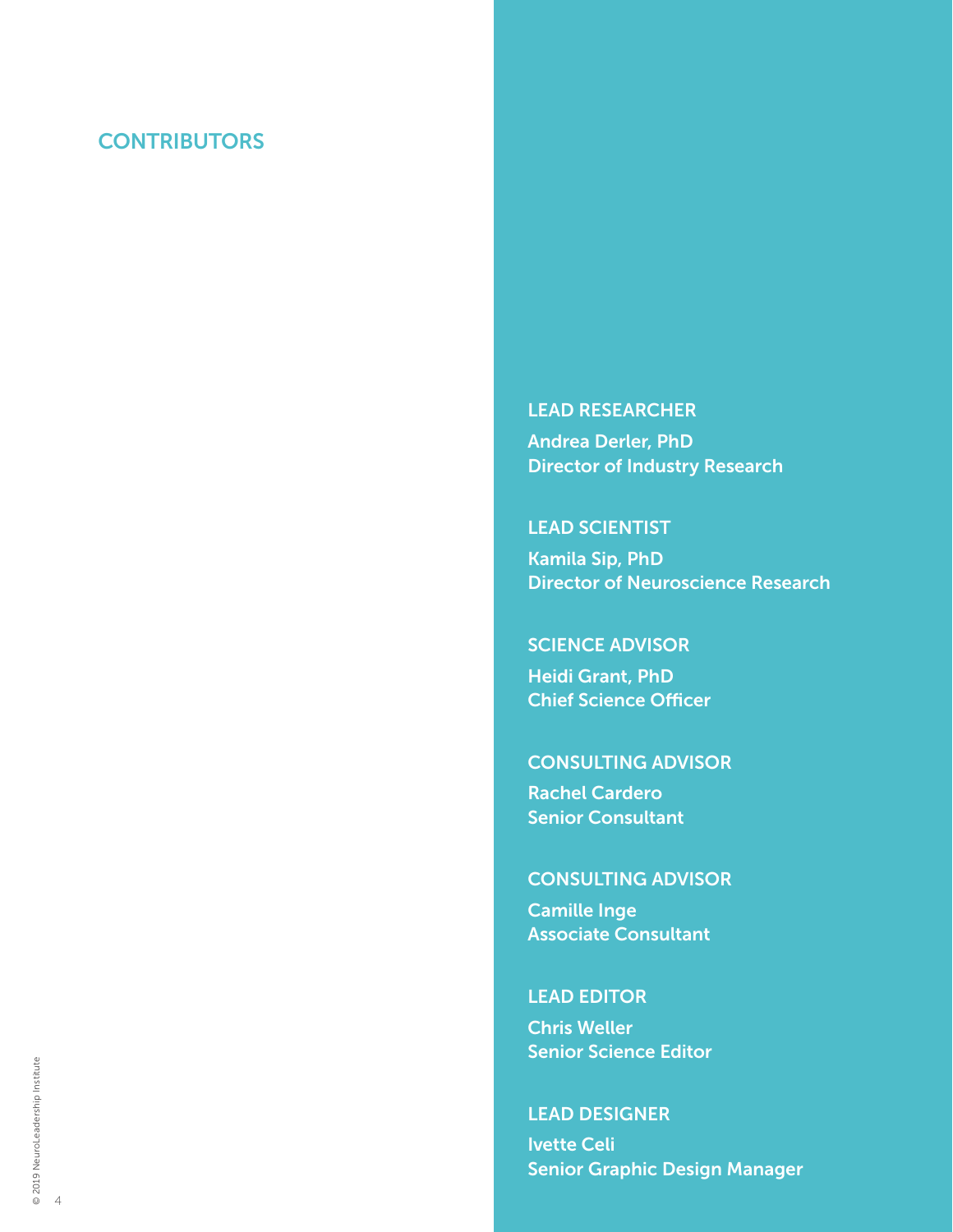### Building Brain-Friendly Leadership Models

*NLI sought to understand how existing leadership models actually serve the people and organizations for whom they're built.*



Leadership development is a billion-dollar industry, with archives of conflicting literature and thousands of complex models. Yet this work is often not creating desired behavior change where it matters most: developing more effective leaders.

Improving leadership needs to start with a clear definition of what a firm means by leadership itself. For decades, organizations have tried to determine the values, principles, behaviors, and mindsets that matter most to them and their leaders. They spend months and sometimes years to create leadership models that should serve as both an anchor, to steady the organization in trying times, and as a map, to guide it into the future.

This year, the NeuroLeadership Institute explored the following question: What makes a leadership model not just relevant, but useful for guiding leaders' behaviors and decision-making?

Over the past nine months, NLI researchers sought to understand how existing leadership models actually serve the people and organizations for whom they're built.

We found that leadership design teams typically spend a lot of time and energy on creating new leadership models, and at the same time, that many business leaders struggle to remember these models, let alone defer to them in times of need.

As a result, many organizations end up with relatively complex models that: lack a clear connection to the business objectives, do not mesh with existing talent systems, and seldom influence leaders' behaviors.

However, we also found that leaders will use leadership models, as long as they are brainfriendly by working with the brain's cognitive capacity, by sparking motivation to act, and by avoiding cognitive dissonance through their coherence with other objectives.

This report is a step toward explaining and building on our findings and outlines what considerations you will need to make to design a brain-friendly leadership model that leaders actually use.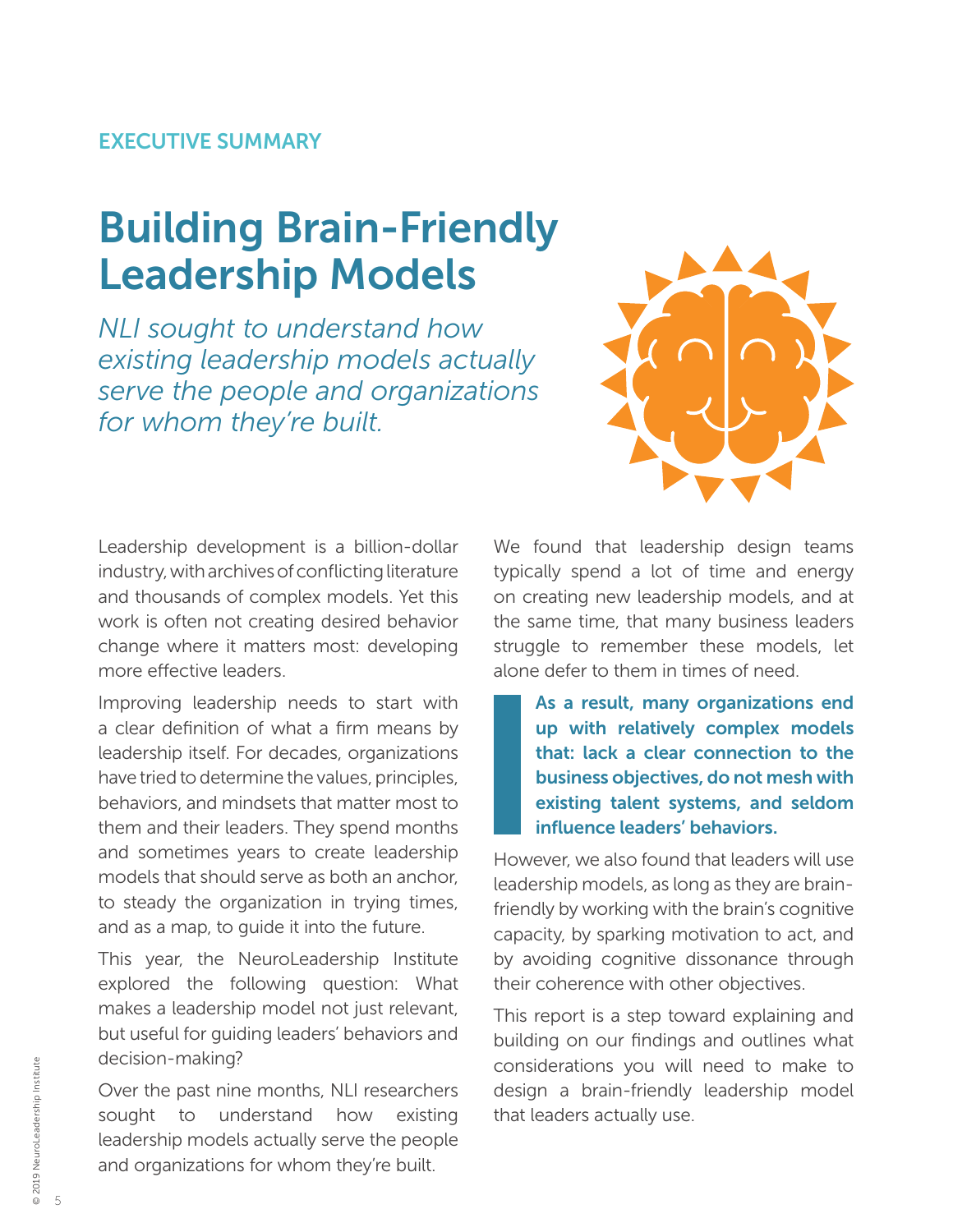

It's very easy to have something that's intellectually sophisticated and robust, but actually doesn't have face validity with the leader. Can they access it quickly in a world of cognitive overload? And can they quickly get to a space where they're experiencing it?

*Head of Leadership Development, Technology Company*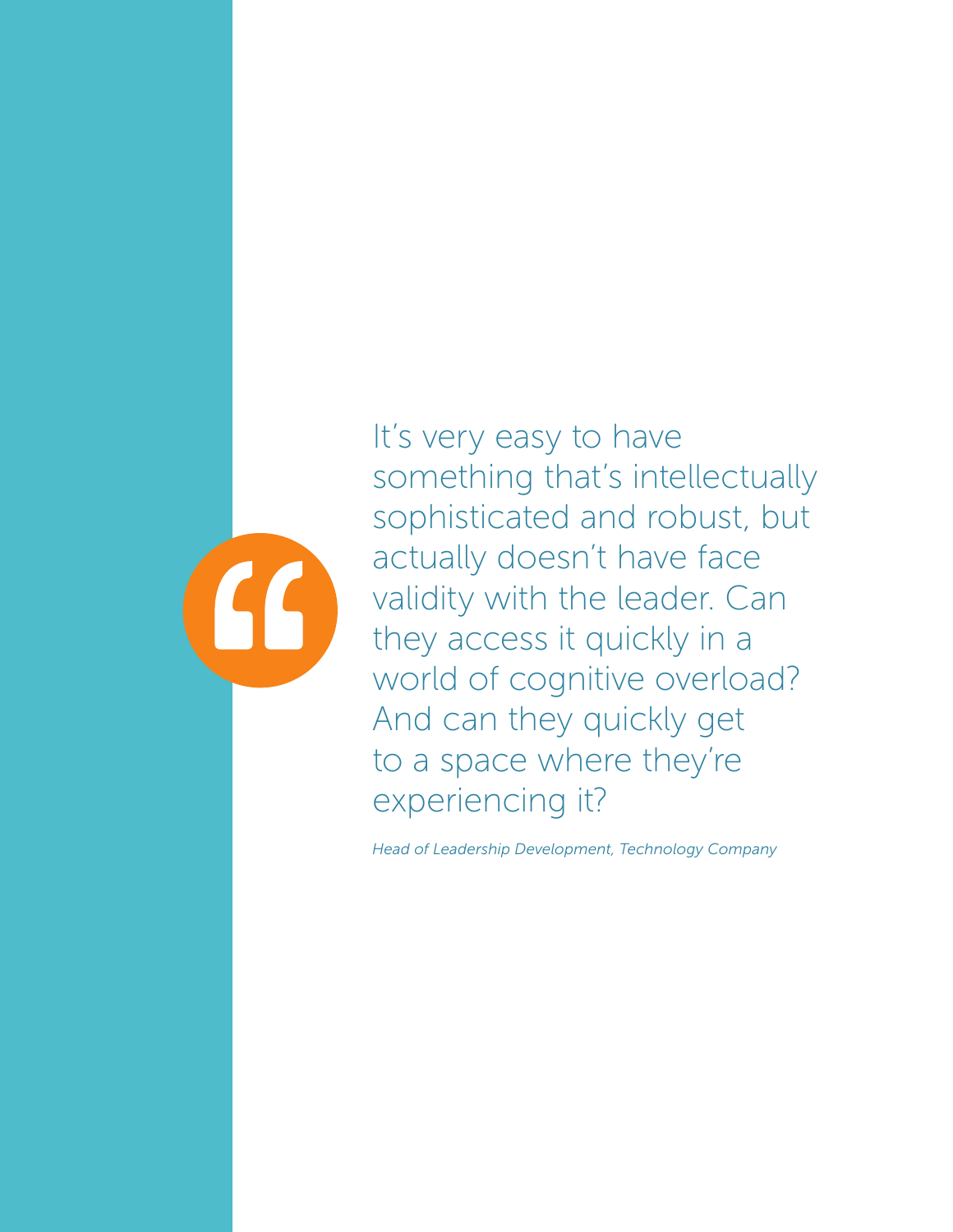CHARACTERISTICS OF AN EFFECTIVE LEADERSHIP MODEL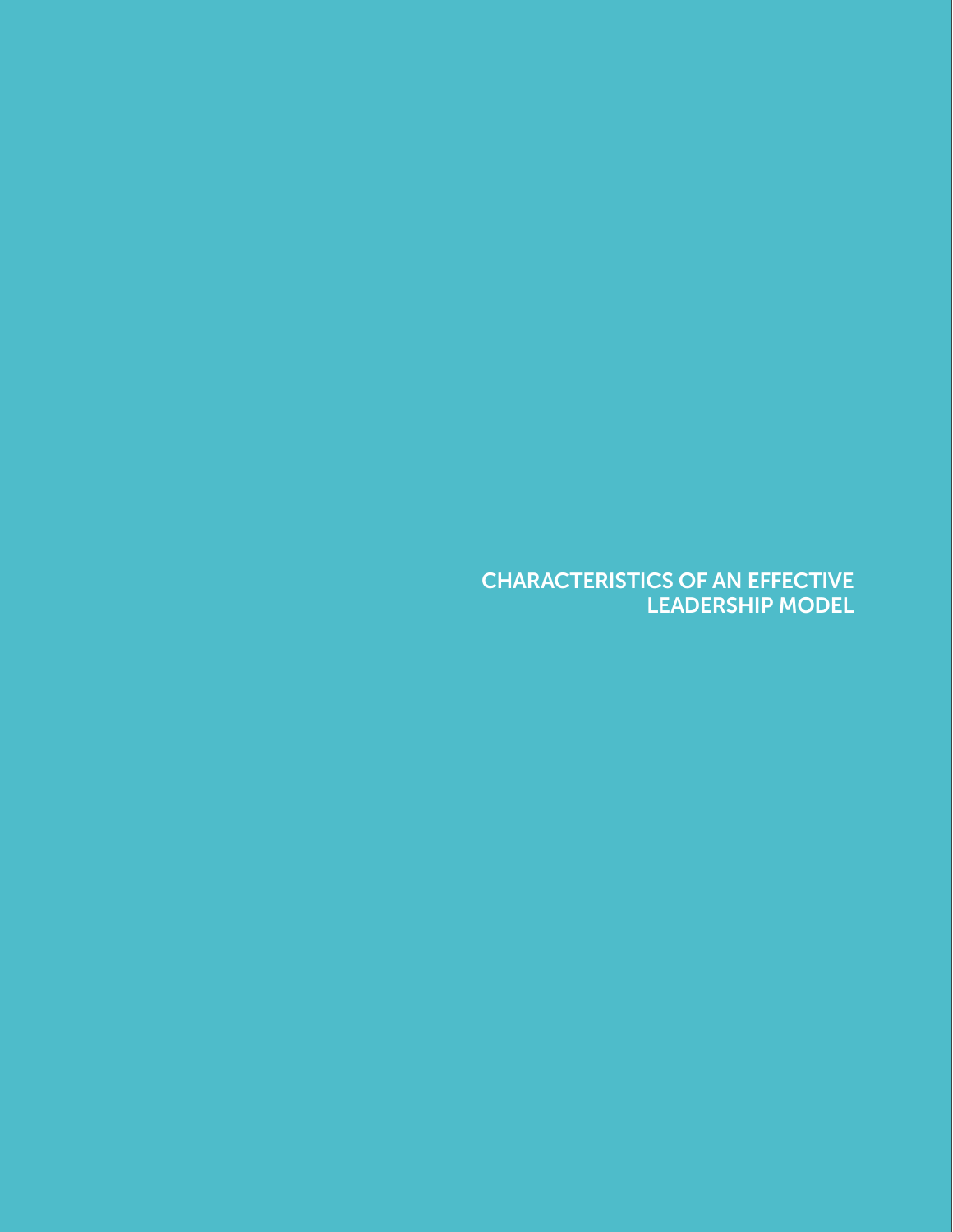*In order to guide behavior we should answer a key question: "What do leaders most need reminding about, most often?"*

Many organizations call the set of values and behaviors leaders are expected to adhere to their "leadership model," thereby referring to "sets of behaviors known to be directly linked to business outcomes"<sup>1</sup> which are often used as a basis for identifying, assessing, and rewarding individual leaders.

At NLI, we define these sets of behavior-focused leadership models as "a set of phrases that guide leadership behavior across an organization in a way that creates a common language, tailors talent strategy, and establishes cultural norms."2

#### Conventional Wisdom Versus Research

#### **Conventional** wisdom says.

leadership models should be exhaustive, detailed descriptions of key behaviors that embody the characteristics of good leadership.

#### Scientific research suggests...

what matters most is that models are essential, relatable, and thus easy to recall.

<sup>1</sup> Developing Leadership Capabilities, McKinsey (2013), found at https://www.mckinsey.com/business-functions/operations/ourinsights/developing-leadership-capabilities, 10/25/2019

<sup>2</sup> Leadership Principles: to get actionable, you need to get memorable. NLI Point-of-View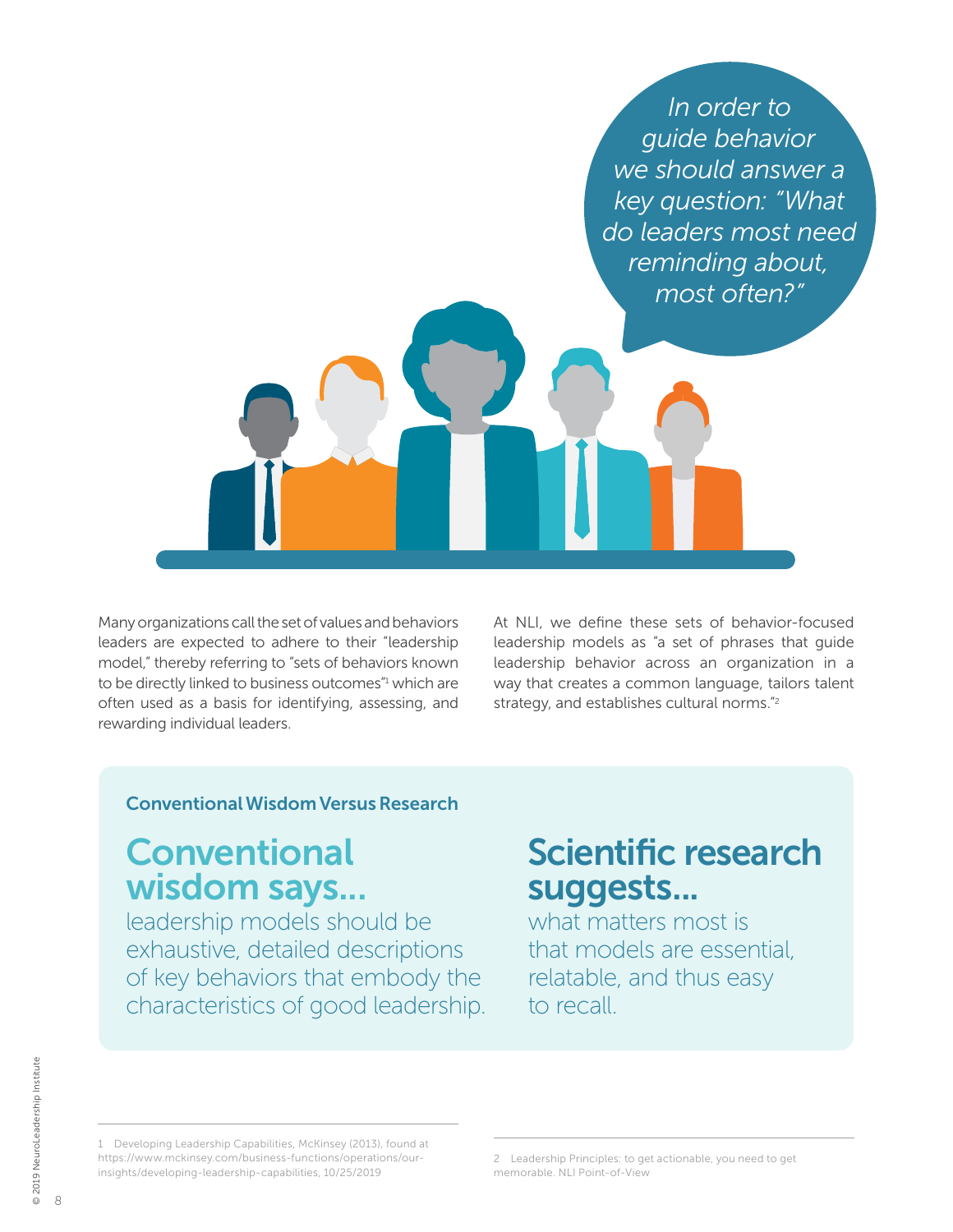#### How did we test our hypotheses?

To put our hypotheses about the characteristics of impactful leadership models to the test, NLI's industry research team interviewed 17 talent professionals and surveyed 568 leaders and individual contributors at different levels and across a wide range of industries both about their experience with designing leadership models and about the usability of their existing models. $3$ From the subset of individuals who were involved in the creation of an organization's leadership models, we learned that organizations will often take great care to list all possibly important leadership behaviors. In short, they want to be exhaustive in the hope to optimally prepare their leaders for the future.

However, our data suggests that the great consequence of going exhaustive is that leadership models balloon to become much larger, more detailed, and more prescriptive than first envisioned. More often than not, teams realize the models are too complicated to roll out, may soon be outdated, and most important of all, become impractical for leaders to use.

Specifically, to explore people's views and usage of their current leadership models, we asked another

subset of survey participants — those that identified as being expected to demonstrate an organization's leadership model  $-$  to assess their models with respect to various characteristics (e.g. memorability, wording and detail, relevance, and their strategic and cultural alignment). Furthermore, we asked how often they apply the concepts outlined in their models across certain everyday business situations.

These included using them for guiding their actions and decision-making, and engaging team members across a variety of leadership situations such as team meetings, check-in conversations, performance conversations, and client interactions.4

As shown in the table below (see Graphic: Model characteristics and application of leadership model), while all of the model characteristics we tested for are correlated with being used by leaders in some situations, the characteristics that were predictive of models leaders use in a higher number of scenarios meet three criteria: They are sticky<sup>5</sup>, meaningful, and coherent.6

| If the model<br>phrases are:   | Leaders make better<br>decisions at work | Leaders use the<br>model as a quideline<br>for engaging team<br>members | Leaders frequently take<br>action in accordance<br>with aspects of the<br>model <sup>'</sup> | Leaders frequently<br>make decisions based<br>on the model | Leaders frequently<br>apply aspects of the<br>model in various<br>situations |
|--------------------------------|------------------------------------------|-------------------------------------------------------------------------|----------------------------------------------------------------------------------------------|------------------------------------------------------------|------------------------------------------------------------------------------|
| <b>Sticky</b>                  |                                          |                                                                         |                                                                                              |                                                            |                                                                              |
| Meaningful                     |                                          | ÷                                                                       |                                                                                              |                                                            |                                                                              |
| Linked to<br>strategy          |                                          | داد                                                                     | 4-                                                                                           |                                                            | X                                                                            |
| <b>Aligned with</b><br>culture |                                          | X                                                                       |                                                                                              |                                                            | X                                                                            |
| Laying out<br>expectations     |                                          |                                                                         |                                                                                              | X                                                          |                                                                              |

#### Graphic: Model characteristics and application of leadership model:<sup>4</sup>

*Source: Survey, n=289, Industry Research, NeuroLeadership Institute, 2019*

4 The + refers to positive and statistically significant (p<0.05) correlations between the model characteristics as tested across leader applications via multiple linear regression analyses. The X indicates a lack of correlation between these variables in the same models.

5 Based on satisfactory factor analyses, we created a composite variable to define "sticky" based on the survey item "easy to remember" and "not complicated and wordy".

6 Coherence was measured as being 'linked to strategic objectives of the organization'.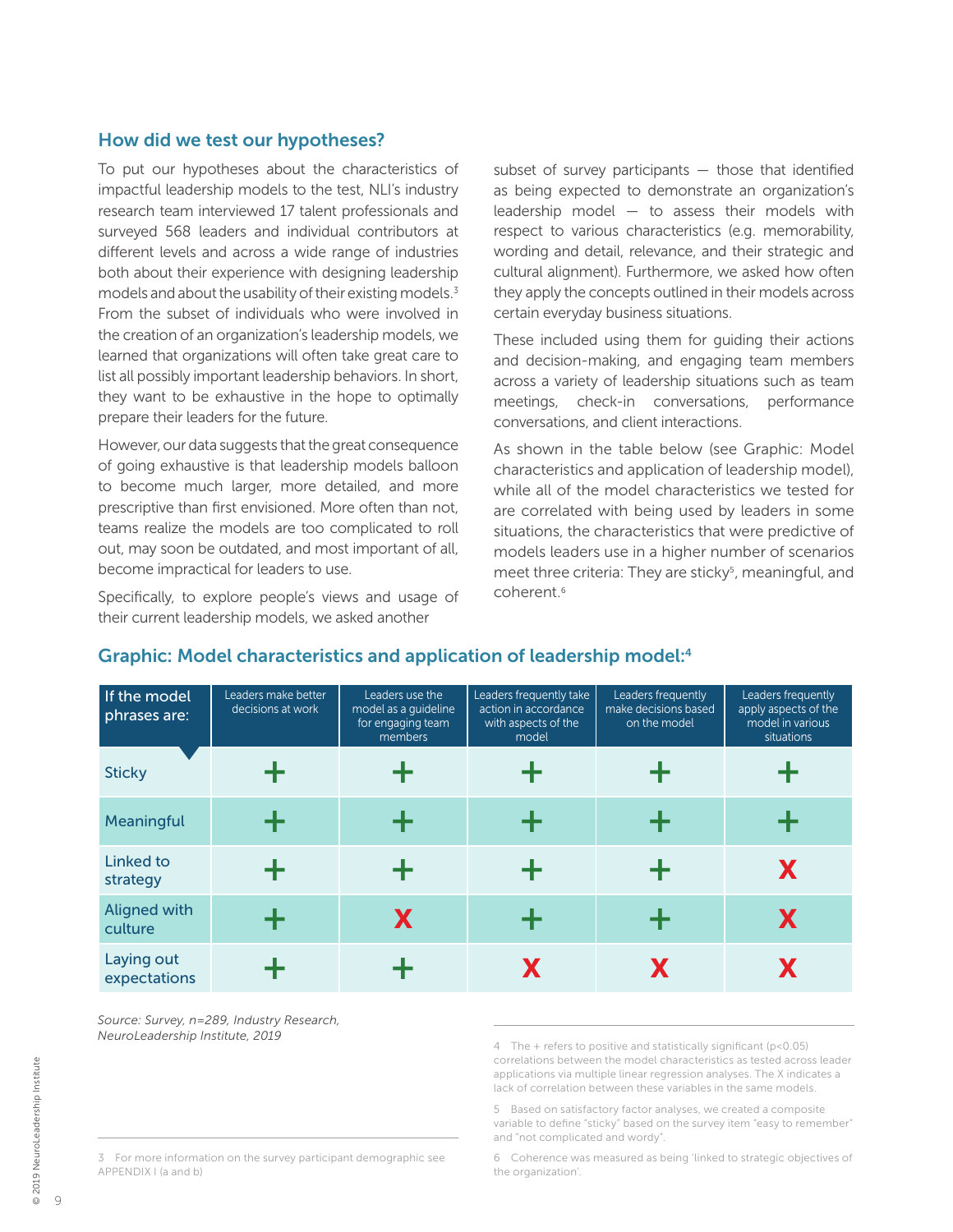#### Three questions leaders ask themselves



That is, leaders' responses indicated that if their models are easy to recall, relevant for the work they do, and make sense in the broader context of the organization's other pursuits, they will apply them in various situations.

Models that leave the biggest impact on leader behavior are *sticky*, in that they are memorable; *meaningful*, in that they are relevant to the user's actual work; and *coherent*, in that they make sense in the context of the organization's broader goals.

In sum, leaders adopt concepts laid out in their organizations' leadership models most often when the models help answer three important questions:

- Can I remember it? (Leaders want to be able to recall the model)
- Do I care about this? (Leaders want to be motivated enough to use it in everyday situations)
- Does this fit with what I am asked to do? (Leaders want to find the model's content to be aligned with other objectives they're asked to pursue)

We found, however, that many leadership models do not live up to these brain-friendly expectations, and therefore, few are actually used or referred to consistently in organizations. In the next section, we'll explore why, exactly, the most effective models are sticky, meaningful, and coherent.

#### KEY POINT

Few leadership models are brain-friendly and hence, are used inconsistently in organizations.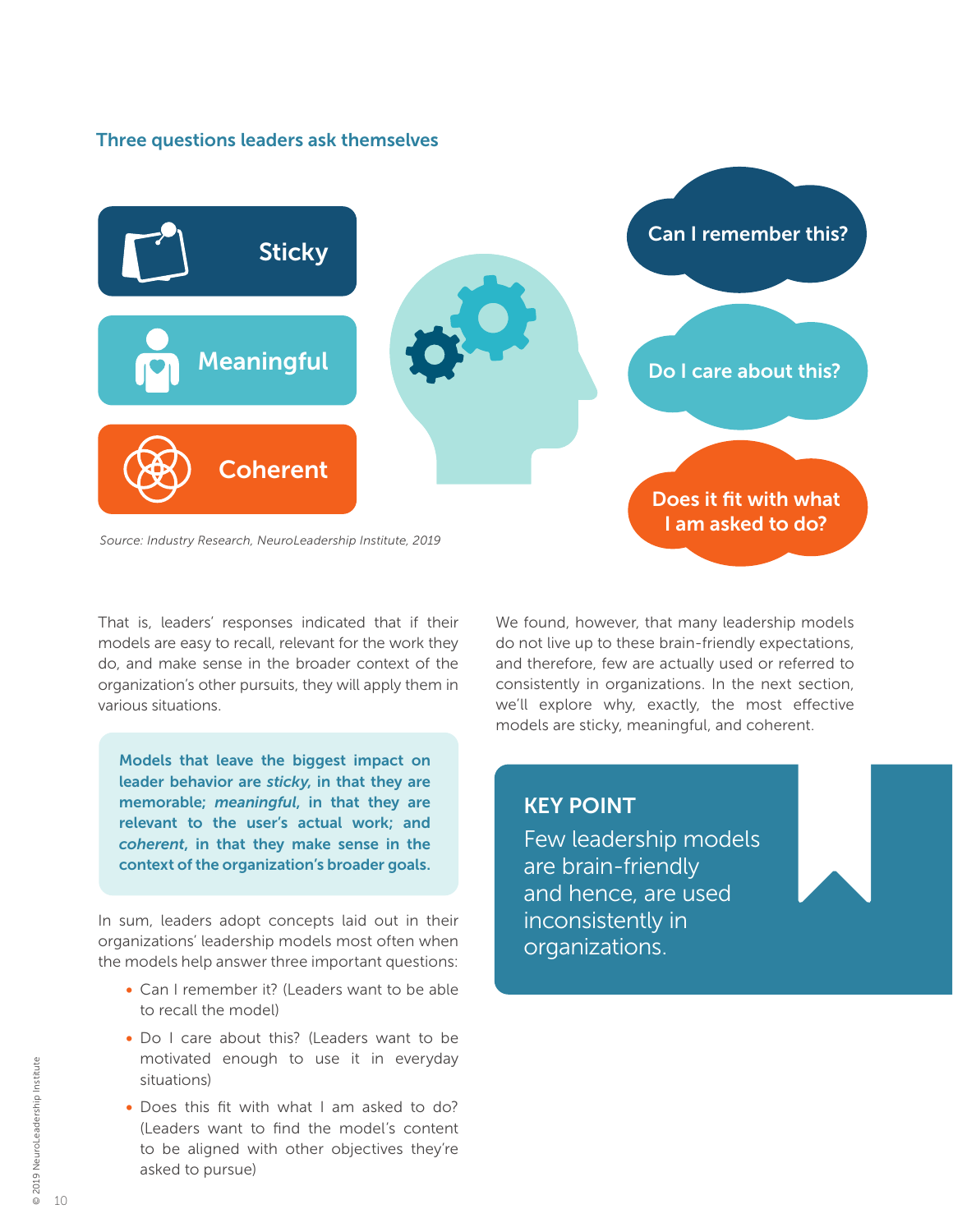

#### Why Leadership Models Need to Be Sticky

*If you want leaders to act in accordance with your leadership model, consider the brain's cognitive capacity and constraints to remember that model.*



When I was junior in talent management, I was all about the competency model, because I loved revelling in the complexity of it. I felt smart by understanding the complexity of it. And I realize now I was missing the point. The point wasn't to show how much I understood it. The point was to get others to know it as intimately as I could but with two minutes of effort versus the two hours of effort I was putting in for it.

*Talent Management Leader, Petrochemicals Company*

#### What matters is recall

Effective leadership models should intentionally factor in the brain's limited capacity for processing a vast amount of information at once so that people can effectively *use* the models to guide their behavior. The ability to quickly bring information to mind is "ease of recall," and it is essentially what we mean when we call a model "sticky"— you'll tend to have a harder time *forgetting* a sticky model, than remembering it.

Ease of recall matters when crafting a leadership model, for a couple reasons. First, employees already have a lot of information swirling in their heads. They have their own cognitively demanding tasks in front of them, and often the responsibility of managing other people, all of which eats up precious resources in the brain.<sup>78</sup>

Second, research has shown that the efficiency with which we can recall information not only predicts our willingness to engage with that information, but also

8 Ophir, E., Nass, C., & Wagner, A. D. (2009). Cognitive control in media multitaskers. Proceedings of the National Academy of Sciences, 106(37), 15583-15587.

to act on that information.<sup>9 10</sup> The more information one gets to process in a short period of time the less likely they will do it, or do it effectively without errors.<sup>11</sup> Or, to put it another way,



#### The reality: Not all leadership models are "sticky"

NLI's industry research shows that many leadership models may be too long and comprehensive and ask leaders to remember a long list of core phrases and desirable behaviors to adhere to. For example, we learned that 41% of organizations use a model that relies on more than five core phrases (See Graphic: Number of core phrases in existing leadership models).

<sup>7</sup> Roda, C., & Nabeth, T. (2008). Attention management in organizations: Four levels of support in information systems. In A. Bounfour (Ed.), Organizational capital: Modeling, measuring and contextualizing. Routledge (Advanced research series in management). Routledge, pp. 214-233.

<sup>9</sup> Alter, A. L., & Oppenheimer, D. M. (2008). Effects of fluency on psychological distance and mental construal (or why New York is a large city, but New York is a civilized jungle). Psychological Science, 19(2), 161-167.

<sup>10</sup> Halford, G. S., Cowan, N., & Andrews, G. (2007). Separating cognitive capacity from knowledge: A new hypothesis. Trends in Cognitive Sciences, 11(6), 236-242.

<sup>11</sup> Drew, T., Vo, M. L.-H., & Wolfe, J. M. (2013). The invisible gorilla strikes again: Sustained inattentional blindness in expert observers. Psychological Science, 24(9), 1848–1853. http://doi. org/10.1177/0956797613479386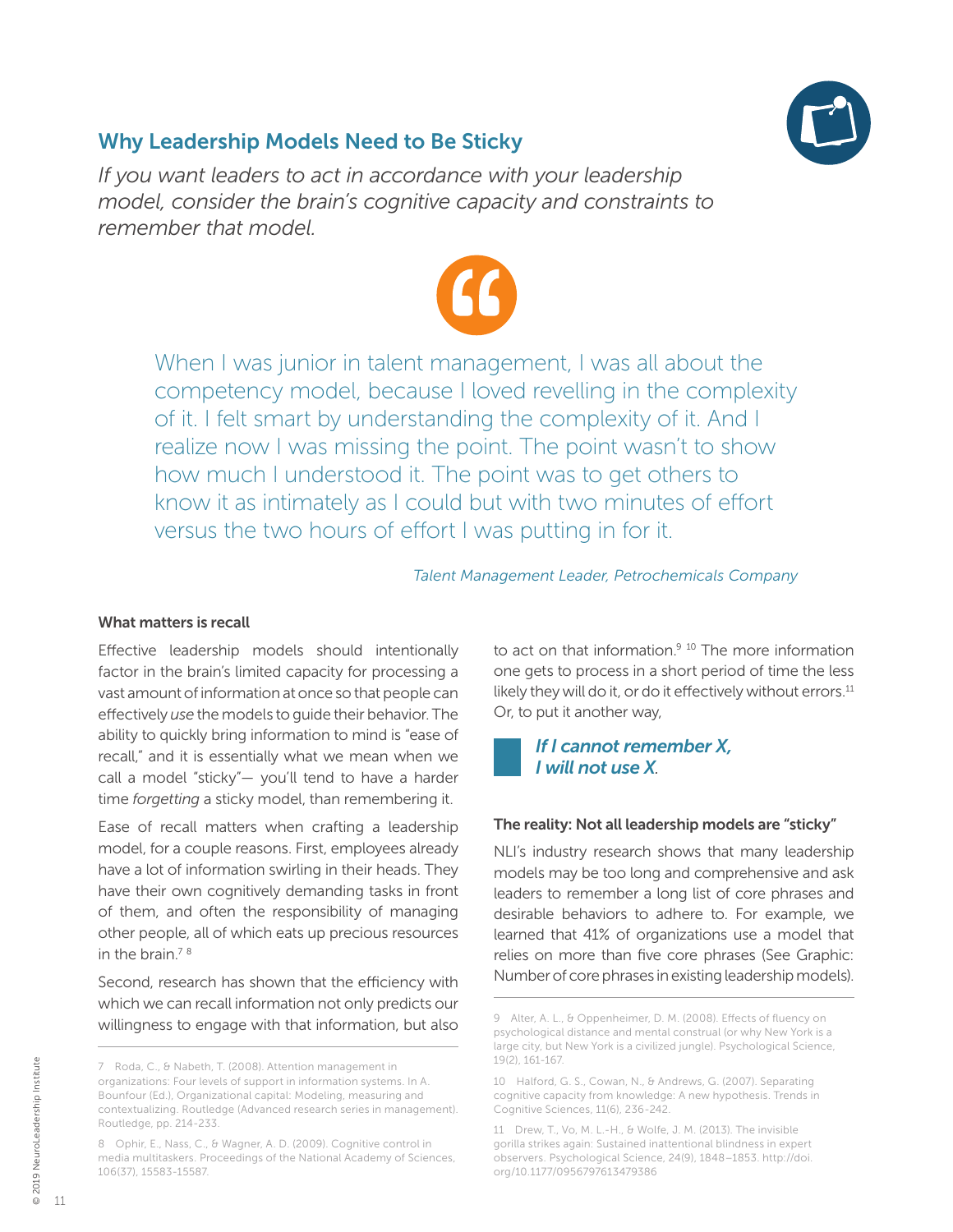

#### Graphic: Number of core phrases in existing leadership models<sup>13</sup>

*Source: Survey, n=279, Industry Research, NeuroLeadership Institute, 2019*

Underneath each of these five core phrases are often further lists of specific behaviors that support the larger element of the model, sometimes resulting in sometimes adding as many as 6 to 30 new desired behaviors into the model, all of which leaders are expected to remember and abide by in everyday situations (See Graphic: Number of desired leader behaviors).



#### Graphic: Number of desired leader behaviors<sup>14</sup>

*Source: Interview data, n=17, Industry Research, NeuroLeadership Institute, 2019*

13 These data are based on 17 structured, 60-minute interview with senior HR and Talent Professionals in 2019.

<sup>12</sup> These data are based on survey data with 279 additional individuals who have identified as having been involved in the creation of a leadership model. See APPENDIX I (b) for more information.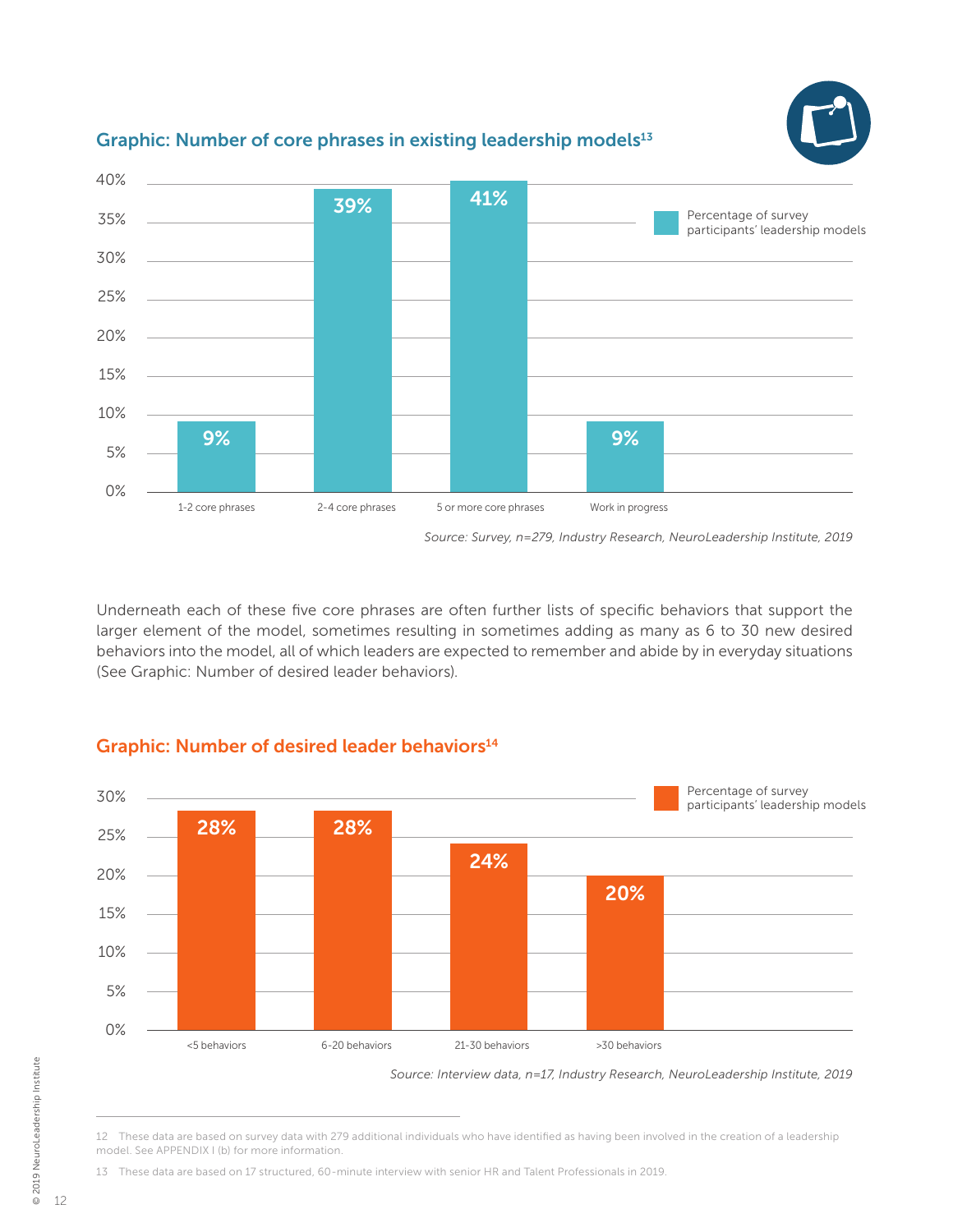

#### Graphic: Memorability of leadership models



Our leadership model is easy to remember



*Source: Survey, n=289, Industry Research, NeuroLeadership Institute, 2019*

#### Graphic: Language used in leadership models

Our leadership model is complicated and wordy

What we glean from further results is, essentially, a breakdown in our ability to process the sheer volume of information. When we asked leaders and employees to assess how memorable their model was, 61% of respondents reported that they weren't sure, or said for certain that the model wasn't really memorable.

#### Only 17% said their models were "definitely easy to remember"

(See Graphic: Memorability of leadership models)

Lastly, we asked leaders to assess the language used in their leadership models and found that 41% rated their models as "probably" or "definitely" complicated and wordy, perhaps making it more difficult to remember certain items in models (See Graphic: Language used in leadership models).



*Percentages may not total 100 due to rounding*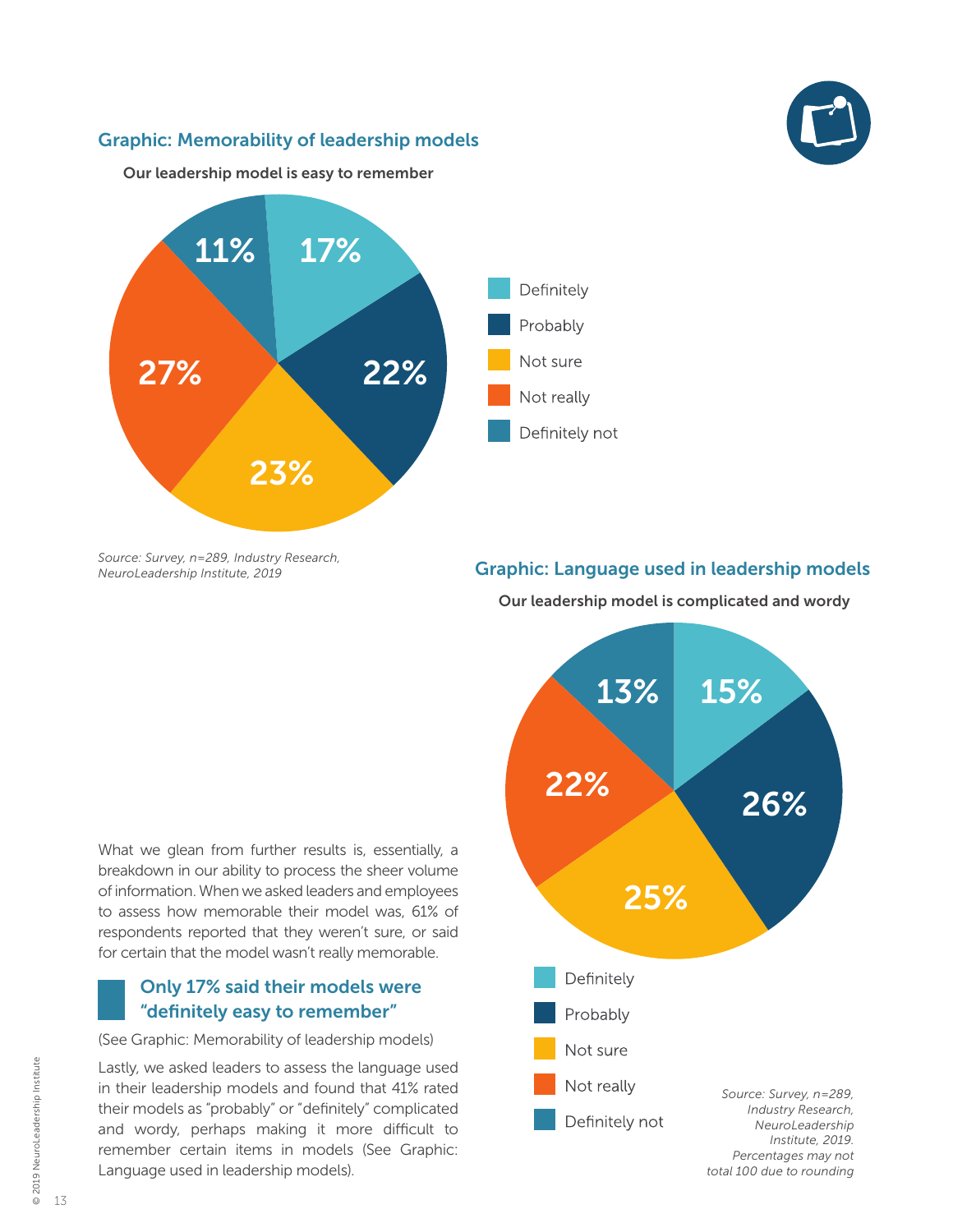

#### What the science says

*When it comes to processing information, understanding cognitive capacity is key.*

Our ability and capacity to be effective at highlevel thinking processes, such as deciding, understanding, evaluating, and allocating attention, rely on the optimal functioning of our prefrontal cortex (PFC), the brain region that sits right behind our forehead. Among other responsibilities, the PFC supports working memory, the cognitive system that temporarily allows us to hold multiple, often varied, pieces of information at once, such as a phone number or shopping list.

The difference between us being able to process information and losing grasp of it at a given moment is the sheer volume of that information. Humans can only hold four or five pieces of information in working memory at a time before we're prone to error.<sup>14 15</sup> Given that each piece of information can be of varying size and complexity, and the fact that processing these many pieces of information requires a significant amount of energy, we may start to feel overwhelmed and depleted.

It's no coincidence, then, that exhaustive leadership models that over-tax employees' working memory are essentially setting people up for failure.

Despite its importance, our data show that only a small fraction of leadership models offers this ease of recall. So, how come?

One reason, research suggests, is that humans have a loss aversion bias<sup>16</sup> that boils down to the perception we unconsciously have that "losses loom larger than gains."<sup>17</sup> When faced with a decision that has both potential upsides and downsides, we naturally anchor on the potential negative consequences more than on the benefits, and consequently attempt to avoid those at the cost of acquiring the benefit. In matters of life or death, this impulse of "better safe than sorry" serves us well.

14 Cowan, N. (2008). What are the differences between long-term, short-term, and working memory? Progress in Brain Research, 169, 323-338.

15 Miller, E. K., & Buschman, T. J. (2015). Working memory capacity: Limits on the bandwidth of cognition. Daedalus, 144(1), 112-122

16 Tom SM, Fox CR, Trepel C, Poldrack RA., (2007). The neural basis of loss aversion in decision-making under risk. Science. 2007 Jan 26;315(5811):515-8.

17 Kahneman, D., & Tversky, A. (1979). Prospect theory: An analysis of decision under risk. Econometrica, 47, 263-291

However, in designing leadership models, loss aversion can lead organizations to fear leaving anything out, so they simply include everything, just in case. The irony, however, is that including everything actually creates an even larger problem, which is that *everything* is way too much to process, becomes overwhelming to grasp, let alone to remember. Instead, they may defer to their typical habits, which are often influenced by bias.



#### KEY POINT

The irony is that including 'everything' creates an even larger problem which is that people can't process it and may defer to typical habits, often influenced by bias.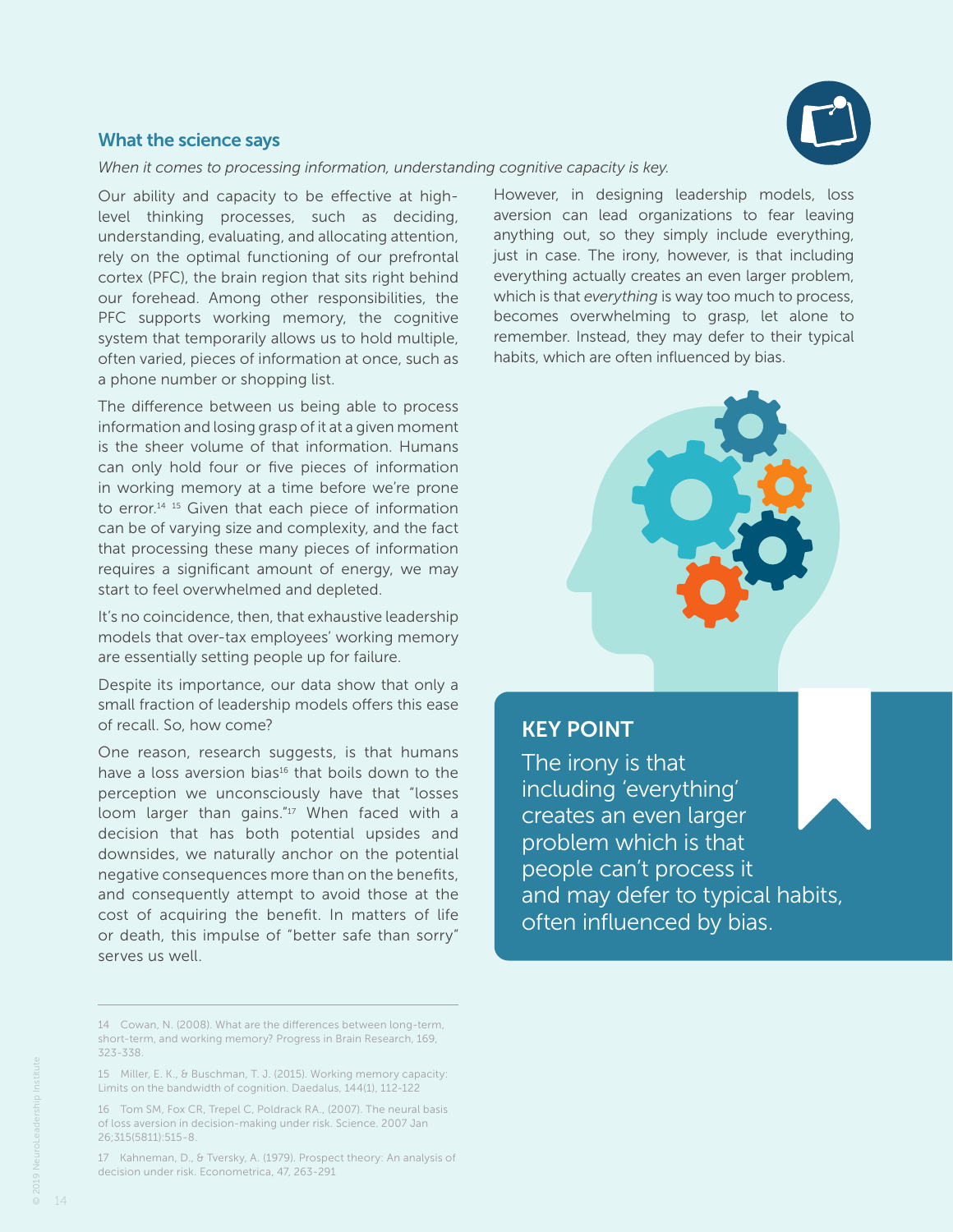#### Clear and sticky language with a sticky model

There are benefits to having a clear and sticky language for anything we want to be able to recall and act on. The easier an idea is to remember the more likely it is that it will help us guide our behavior.

A sticky model can influence and nudge our behavior in three major ways:

1 Non-Conscious Priming

2 **Conscious** Self-Calibration

3 **Continuous** Sharing

#### 1. Non-Conscious Priming

If your model is adopted as a set of easily recognized goals, the brain can then non-consciously prime, or trigger, a set of behaviors aligned with pursuing that goal and adapting it to different situations.<sup>18</sup> For instance, if one goal is "Create clarity," you can more quickly and easily notice moments when you and others speak and act with a lack of clarity.

#### 2. Conscious Self-Calibration

If you remember the goal "Create clarity," you can actively adjust your thinking and behavior on the go by asking yourself, "Am I creating clarity now?" to stay on course.

#### 3. Continuous Sharing

When a model is easy to recall, it is much easier to use it broadly, allowing you to share it with others across different contexts outside of its primary use, such as for designing products, or interacting with customers.

<sup>18</sup> Bargh, J. A., Gollwitzer, P. M., Lee-Chai, A., Barndollar, K., & Trötschel, R. (2001). The automated will: nonconscious activation and pursuit of behavioral goals. Journal of personality and social psychology, 81(6), 1014–1027. https://www.ncbi.nlm.nih.gov/pmc/articles/ PMC3005626/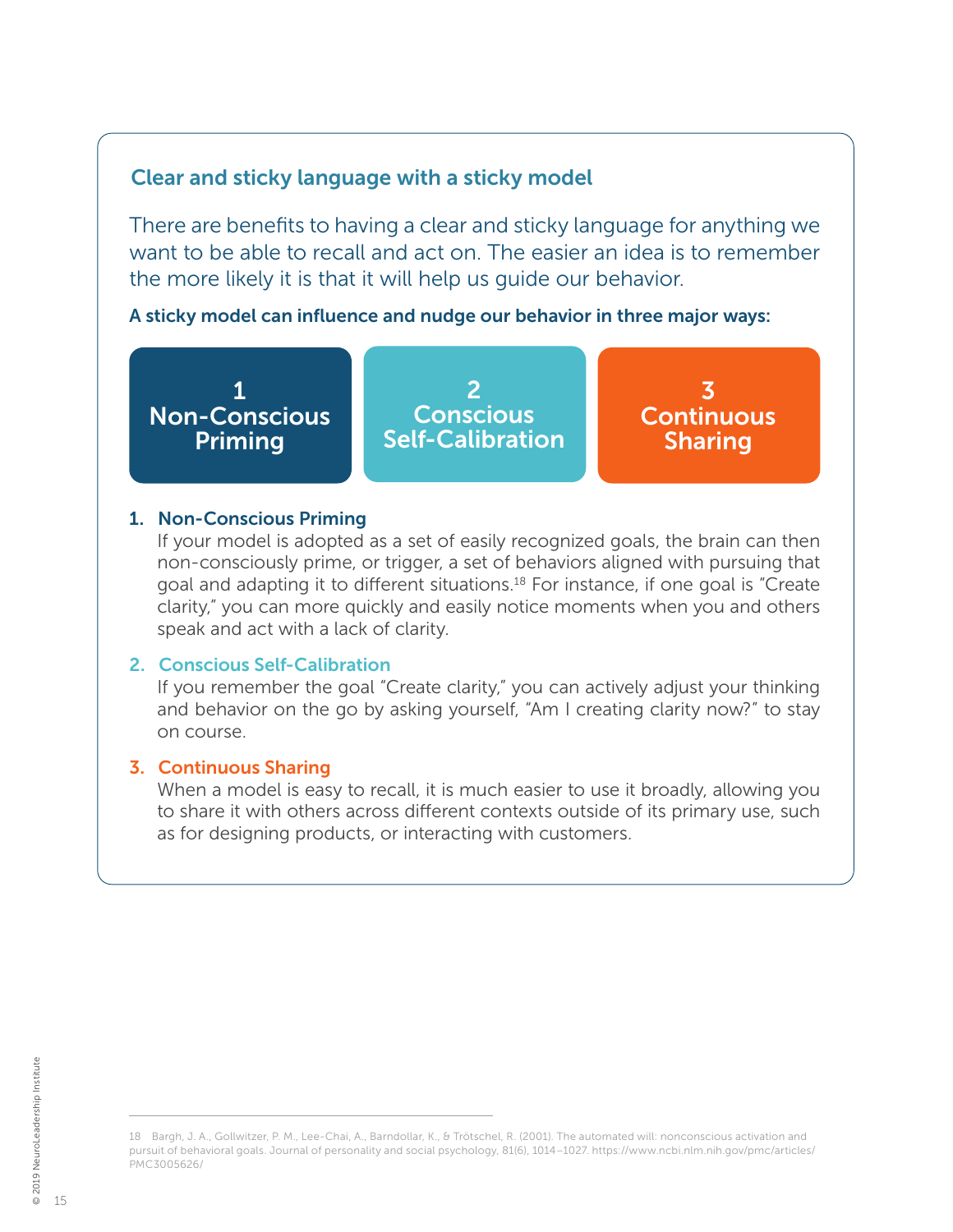#### Why Leadership Models Need to Be Meaningful



*Meaningful models will motivate leaders to use them.*



When you start to develop the leadership model, you get a lot of people having questions as far as their belief of: Will this really help? Does this really help anyone? And I think that if most of us are honest, in the dark moments, we ask ourselves: Is this actually helping people be better? Because if not, then all I've done is codify something that everyone already knows and experiences and lives. So, why does it matter?

*Leadership Consultant*

#### What matters is the motivation to act

Even if a leadership model is easy to recall, there's no guaranteeing it will lead to behavior change. It must also carry some meaning for the person, otherwise it edges more into the realm of pop music or trivia — information we can't get out of our heads, but ultimately does little for us.

We can think of meaningfulness as the motivation to serve a greater purpose beyond one's career, promotions, salary, and other external incentives. Some have also argued that meaningfulness can serve as a business advantage, to help organizations outperform their competition.<sup>19</sup> However, our data suggests that leadership models are not always motivating people to act upon them, and one of the reasons for this lack of adoption may be that they lack the meaningfulness for individuals' application on the job.

#### The reality: Not all leaders find their existing models to be meaningful enough to act

When we asked leaders more directly about their model's meaningfulness, nearly 40% said they weren't sure, or they felt it was not meaningful, and just 27% said the model was "definitely" meaningful (See Graphic: Meaningfulness of leadership models).

Graphic: Meaningfulness of leadership models



Our leadership model is meaningful

*Source: Survey, n=289, Industry Research, NeuroLeadership Institute, 2019*

<sup>19</sup> Kofman, F. The Meaning Revolution: The Power of Transcendent Leadership. Random House, 2018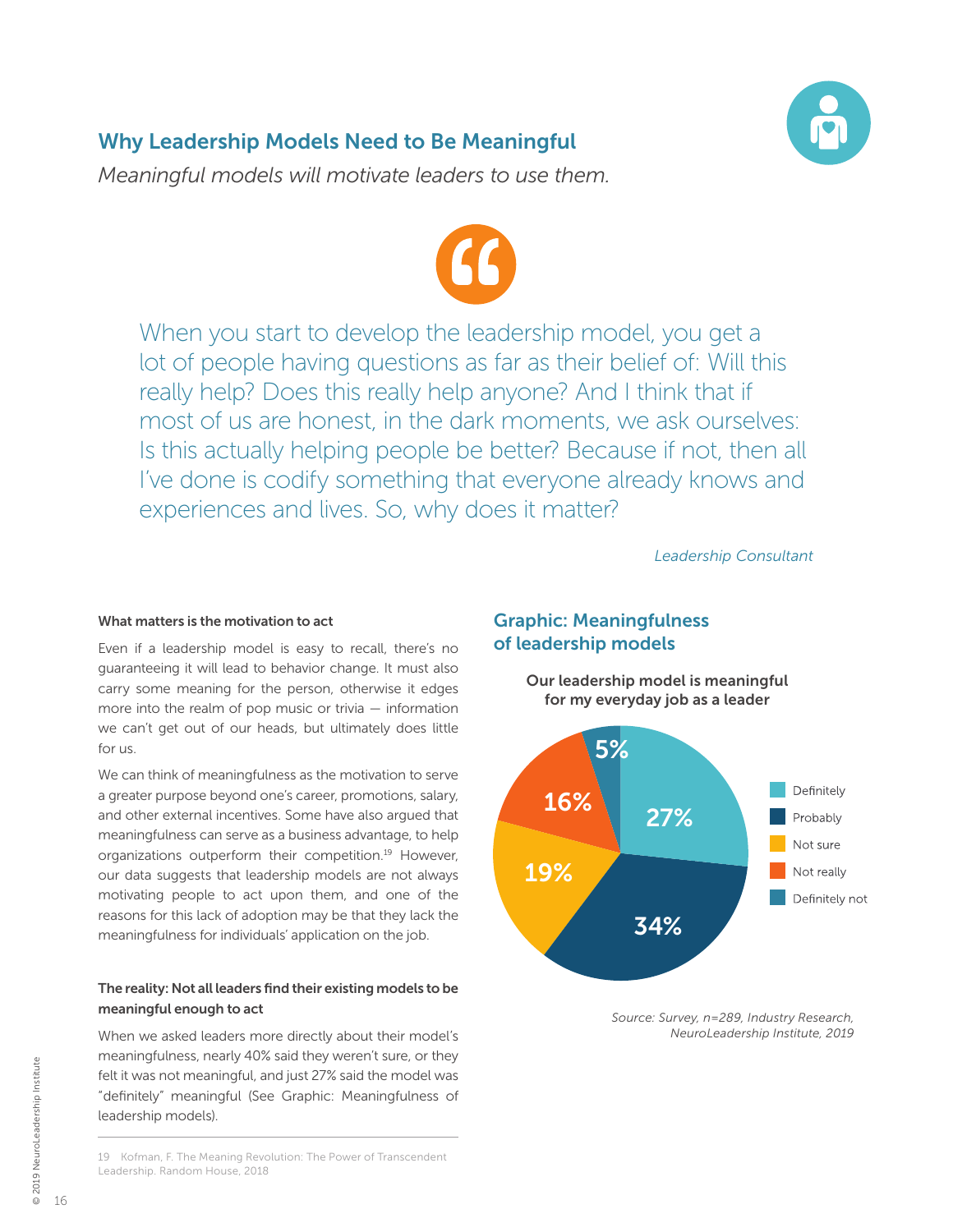



We need to experience the leadership framework at a really sort of emotional level, you know, like, 'Oh my God, I've been doing that wrong. I need to do this differently.'

*Head of Leadership Development Technology Company*



*Source: Survey, n=289, Industry Research, NeuroLeadership Institute, 2019. Percentage indicates survey respondents who use their leadership models in the listed situations.*

#### Graphic: When leaders use aspects of their leadership model

In the past week, I applied aspects of the leadership model in the following situations:

At the same time, we also found that

#### (21%) said they never take action in accordance with their model.

And just 28% said they use the model in critical manager-employee situations, such as feedback, goal, and performance conversations (See Graphic: When leaders use aspects of their leadership model).

In combination, these results suggest that existing, often traditional leadership models that provide very specific recommendations for leaders' behaviors often may not be as helpful as hoped helpful for leaders doing their everyday jobs.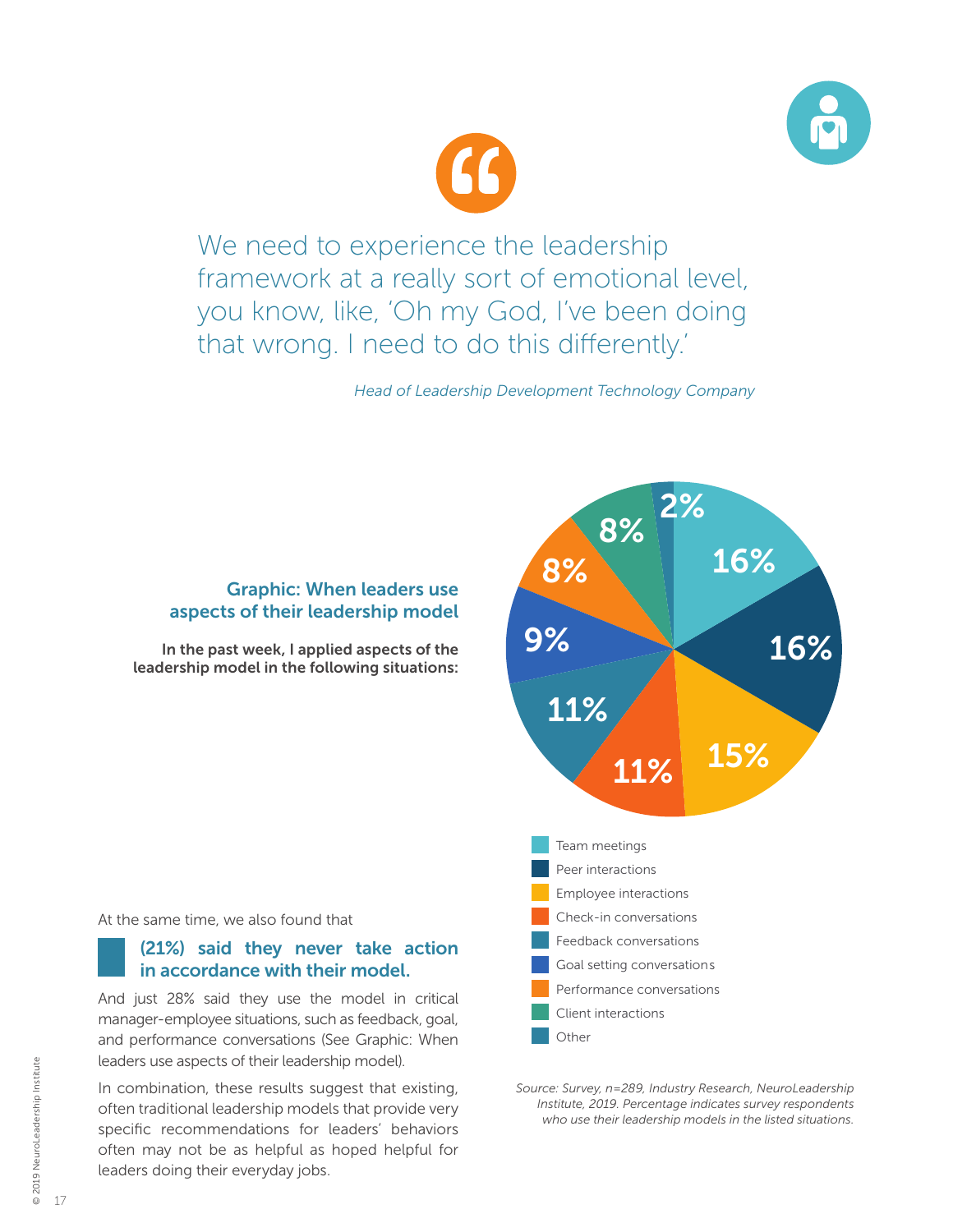#### What the science says

For humans to feel motivated to take action, we rapidly and repeatedly evaluate two different aspects of the intended outcome: expectancy and value. Expectancy is the assumption that things will turn out for the better, in concordance with our goal. Value is the quality of that outcome being meaningful in the first place. We can think of motivation, therefore, as a product of expectancy and value. Each time we're presented with a potential moment to act, we assess how much we care about the goal and how confident we feel that we can succeed at performing a behavior tied to that goal.<sup>20</sup>

The strongest motivation comes when both value and expectancy are high. It's when we are deeply passionate about a particular goal and feel optimistic that we can produce a positive outcome. When it comes to leadership models, effective outcomes stem from leaders knowing in no uncertain terms what they are expected to do, and why, and feel they can do it successfully. The moment one of these components is missing or is not satisfactory, it shifts how people evaluate a situation and what behavior they perform as a result.

# **Expectancy** Value

#### KEY POINT

Each time we face a moment to act, we assess how much we care about the goal and how confident we feel that we can succeed at performing a behavior tied to that goal.

<sup>20</sup> Fishbein, M., & Ajzen, I. (1975). "Belief, Attitude, Intention, and Behavior: An Introduction to Theory and Research ". Reading, MA: Addison-Wesley.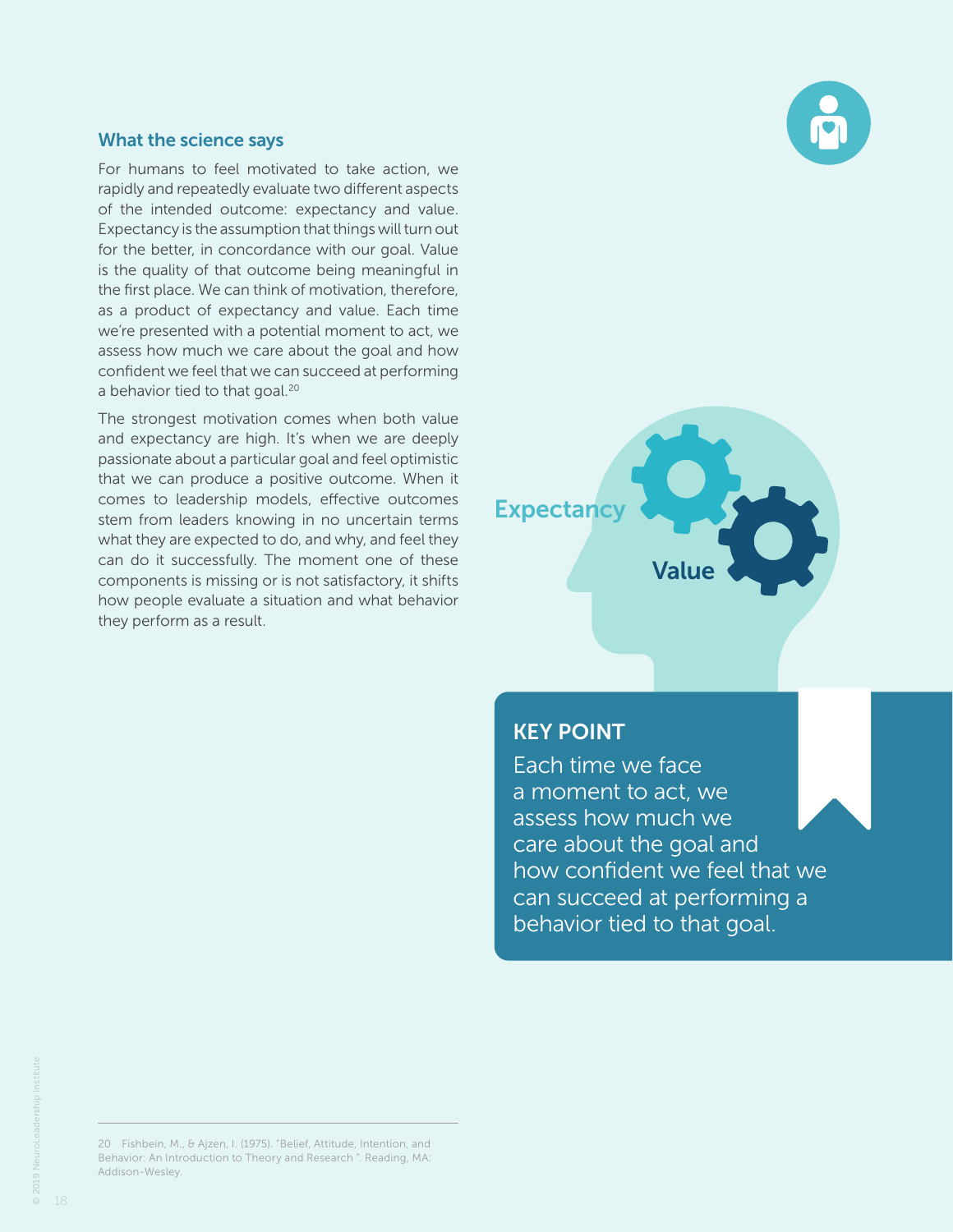#### Why Leadership Models Need to Be Coherent



*Reconciling conflicting messages is mentally draining.*



What is our leadership model about? What is it trying to deliver? Someone needs to be able to answer that question very concisely in like, no more than 10 seconds. Our leadership model is all about creating leaders who thrive on chaotic environments, exhibit maximum flexibility, and are lifelong learners.

*Management Executive, Banking Sector*

#### What matters is the explicit link to other objectives

Employees and leaders strongly anchor their understanding of what is expected of them on what they perceive as the business needs at any given time.

Leadership models seldom exist in isolation from other objectives and expectations that are communicated to leaders. For example, two thirds of the companies we spoke to employ multiple other, additional models, which leaders and employees were expected to use on a regular basis.

These additional models ranged from value statements and mission statements to business principles, role expectations, and management and job competency models (See Graphic: Companies with various frameworks and models). While having multiple models isn't necessarily a bad thing, trouble arises when the models don't make sense with one another.

#### Graphic: Companies with various frameworks and models

How many organizations have additional models/frameworks for leaders to adhere to?

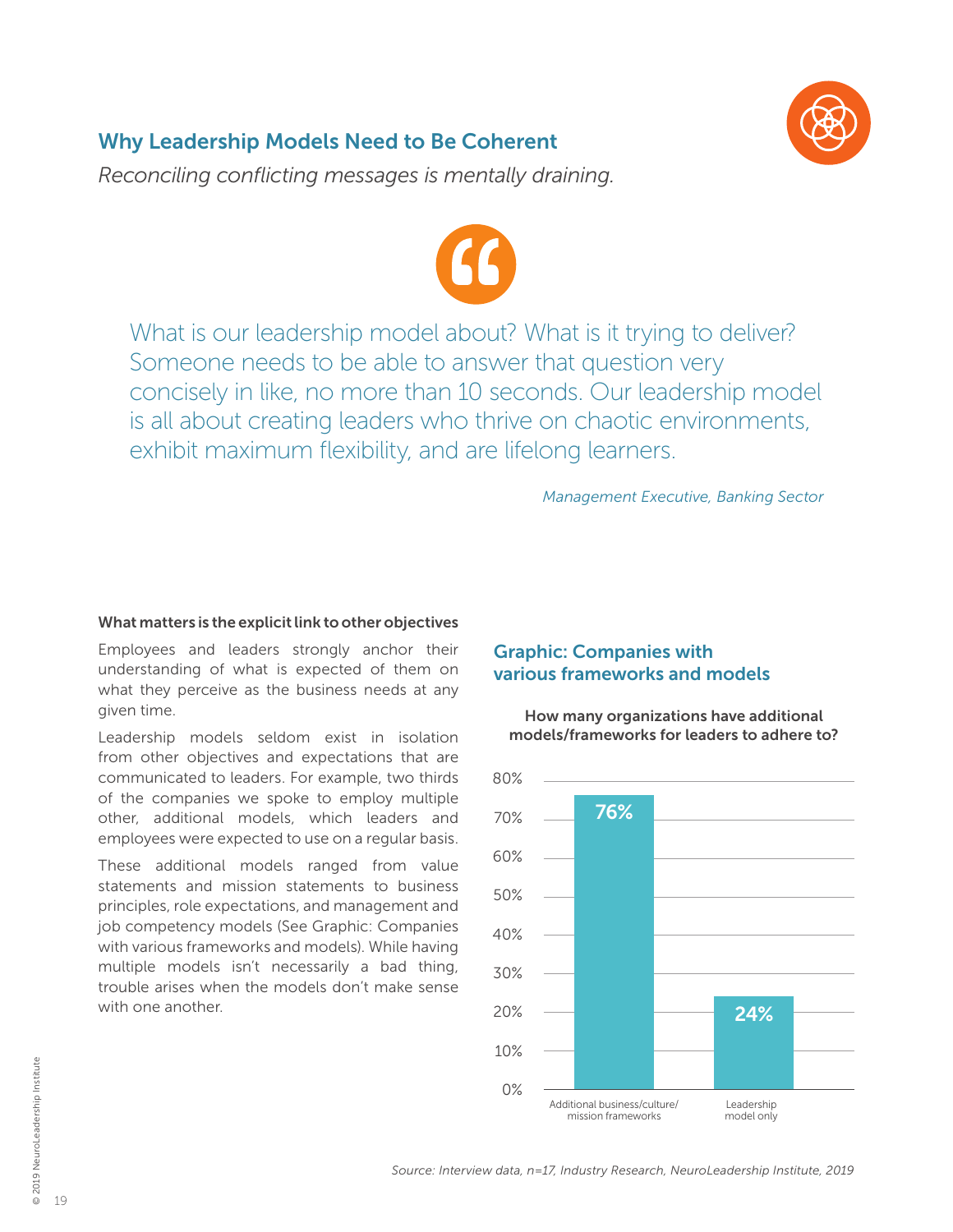

Which brings us to the final component of effective leadership models: coherence. In the literature, coherence is defined as a state of a system of ideas and behaviors in which all of the components form a consistent, unified whole.<sup>21</sup>

The content of leadership models will be perceived as being coherent with other company expectations when the behaviors outlined in the model make sense and align conceptually with what is communicated via other channels across the organization.

#### Coherent leadership models align with other company expectations communicated via various channels across the organization.

Coherence contributes to the effectiveness of leadership models, our research suggests, because even if each individual model is sticky, and the expectations are meaningful, leaders may still be left wondering what they are supposed to do if a given model disagrees with one or more other set of competencies, values, frameworks, and expectations.

#### The reality: Not all leadership models are coherent with other objectives

Leadership development should be based on a leadership strategy, which in turn is guided by the overall business strategy.<sup>22</sup> Therefore, we asked survey participants to what degree their leadership models are linked to both their business strategy and their organizational culture.

We found surprising discrepancies across respondents. For example, only 28% of leaders said their models are "definitely" linked to overall business strategy, and 34% said their models are "probably" linked (See Graphic: Leadership models linked to an organization's strategic objectives).

In addition, few leadership models were found to be coherent with an organization's cultural objectives either: Only 29% of leaders say their leadership models are "definitely" aligned, and 37% believe the model is "probably" aligned (Graphic: Leadership model alignment with culture).

#### 21 Chesebrough et al.,NeuroLeadership Institute Journal, Volume 8, February 2019

22 https://www.ccl.org/articles/leading-effectively-articles/got-astrong-leadership-strategy/

#### Graphic: Leadership models linked to organization's strategic objectives

Our leadership model links to the organization's strategic objectives



*Source: Survey, n=289, Industry Research, NeuroLeadership Institute, 2019*

#### Graphic: Leadership model alignment with culture



*Source: Survey, n=289, Industry Research, NeuroLeadership Institute, 2019*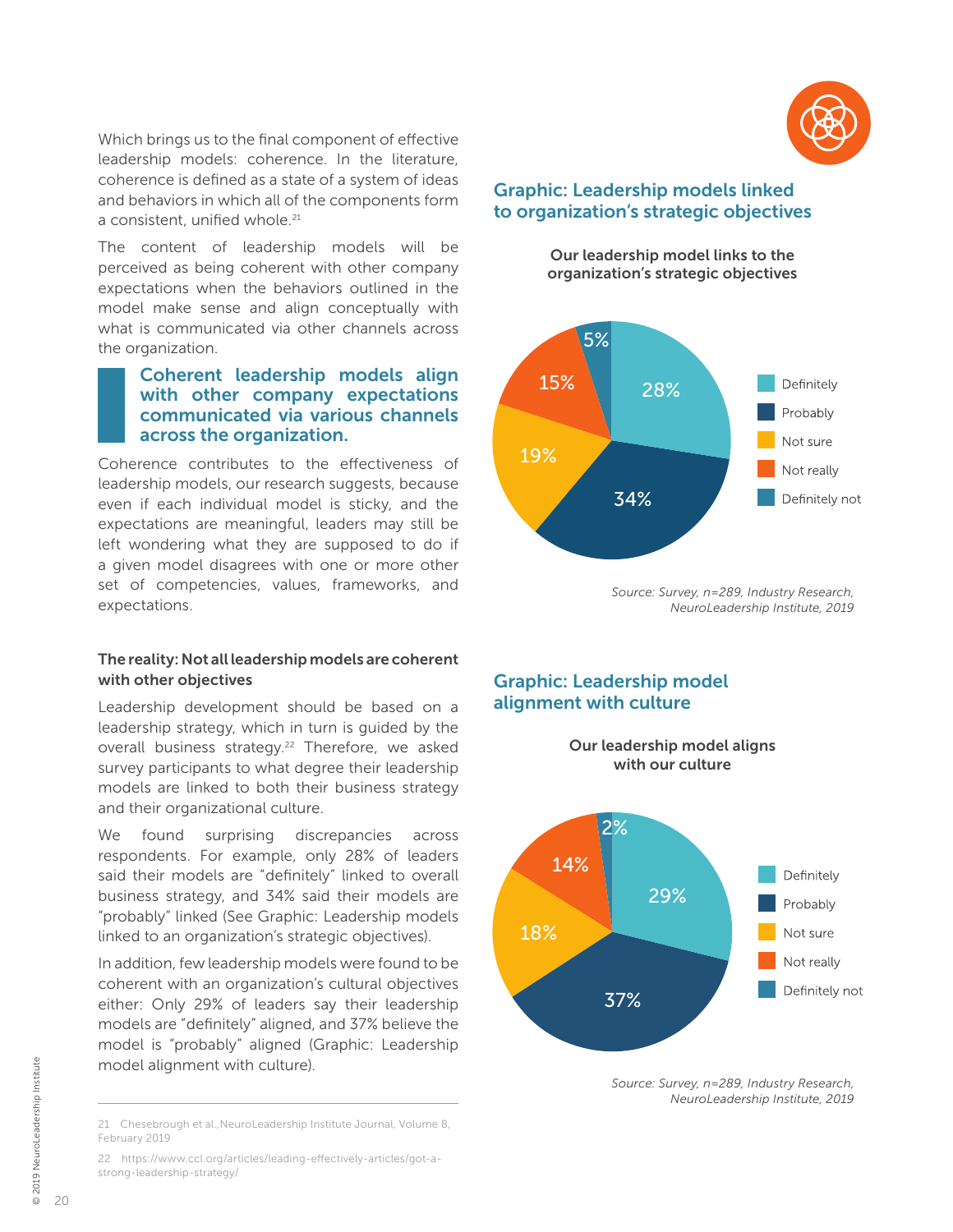#### What the science says

Coherence supports structural integrity of ideas where each new component fits within and strengthens the whole. A lack of coherence leads to us experiencing cognitive dissonance — the mental discomfort when beliefs, expectations, values, or actions don't fit together.<sup>23</sup>

This leads us to being conflicted about which actions to take.<sup>24</sup> To reconcile that conflict, we may rationalize the discomfort, we may try to redirect our thoughts, or we may try to avoid the behavior in question altogether. As a result, we are likely to spend a lot of time and mental energy, leading us to feel overwhelmed and mentally taxed.

This has consequences in our context: If a leadership model is not simple to recall and it clashes with existing schemas, it will likely create cognitive dissonance in the minds of the leaders. To relieve the psychological stress of processing the contradictions and complexity, leaders may instead fall back on their tried-and-true behaviors in the unconscious effort to keep mental resources in check.





#### KEY POINT

Cognitive dissonance caused by contradictions and complexity may cause leaders to fall back on tried-and-true behaviors.

24 Harmon-Jones, E; Harmon-Jones, C; Levy, N (2015). "An Actionbased Model of Cognitive-dissonance Processes". Current Directions in Psychological Science. 24 (3): 184–189.

<sup>23</sup> (Festinger, L. (1962). "Cognitive dissonance". Scientific American. 207 (4): 93–107)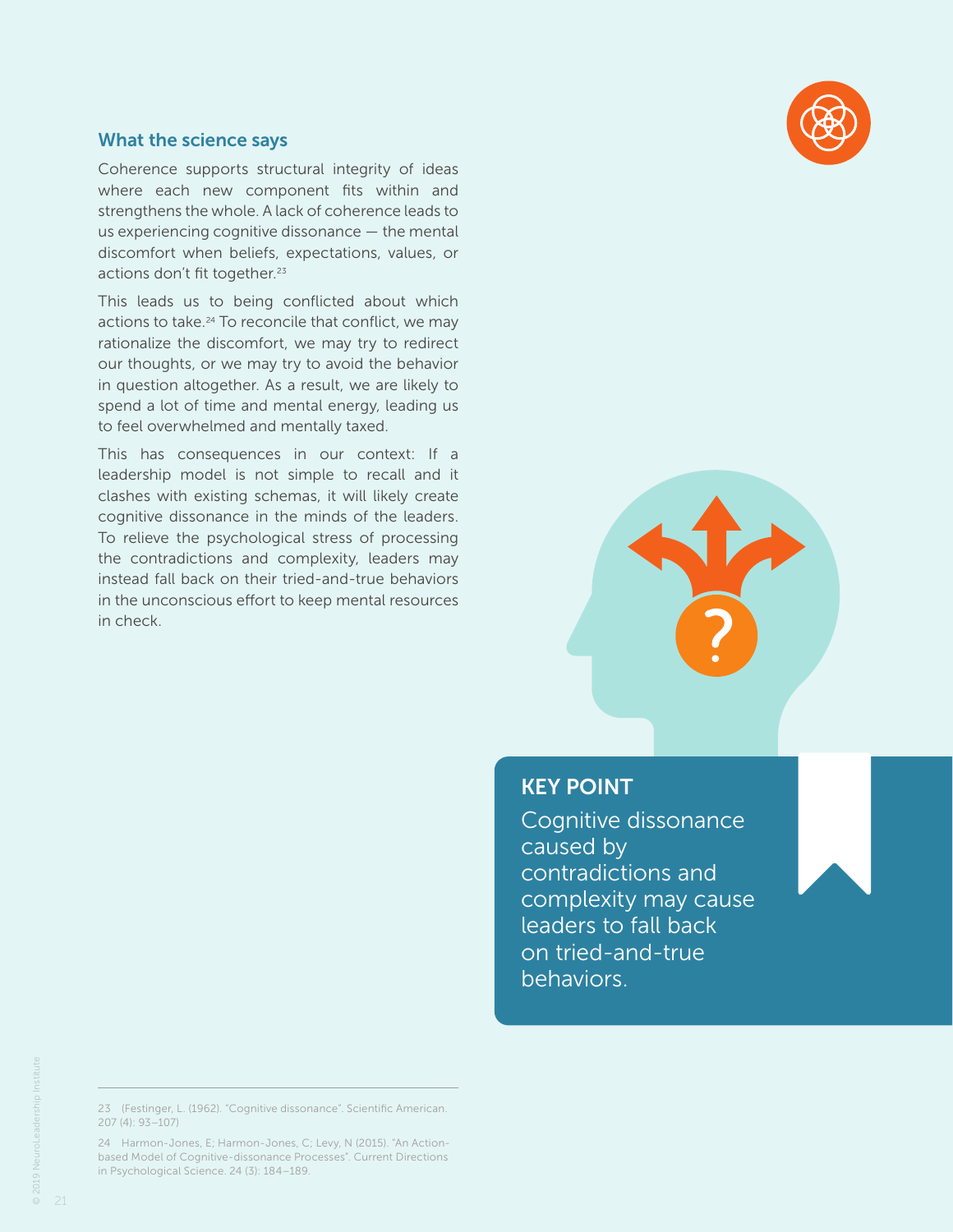CASE-IN-POINT: HP INC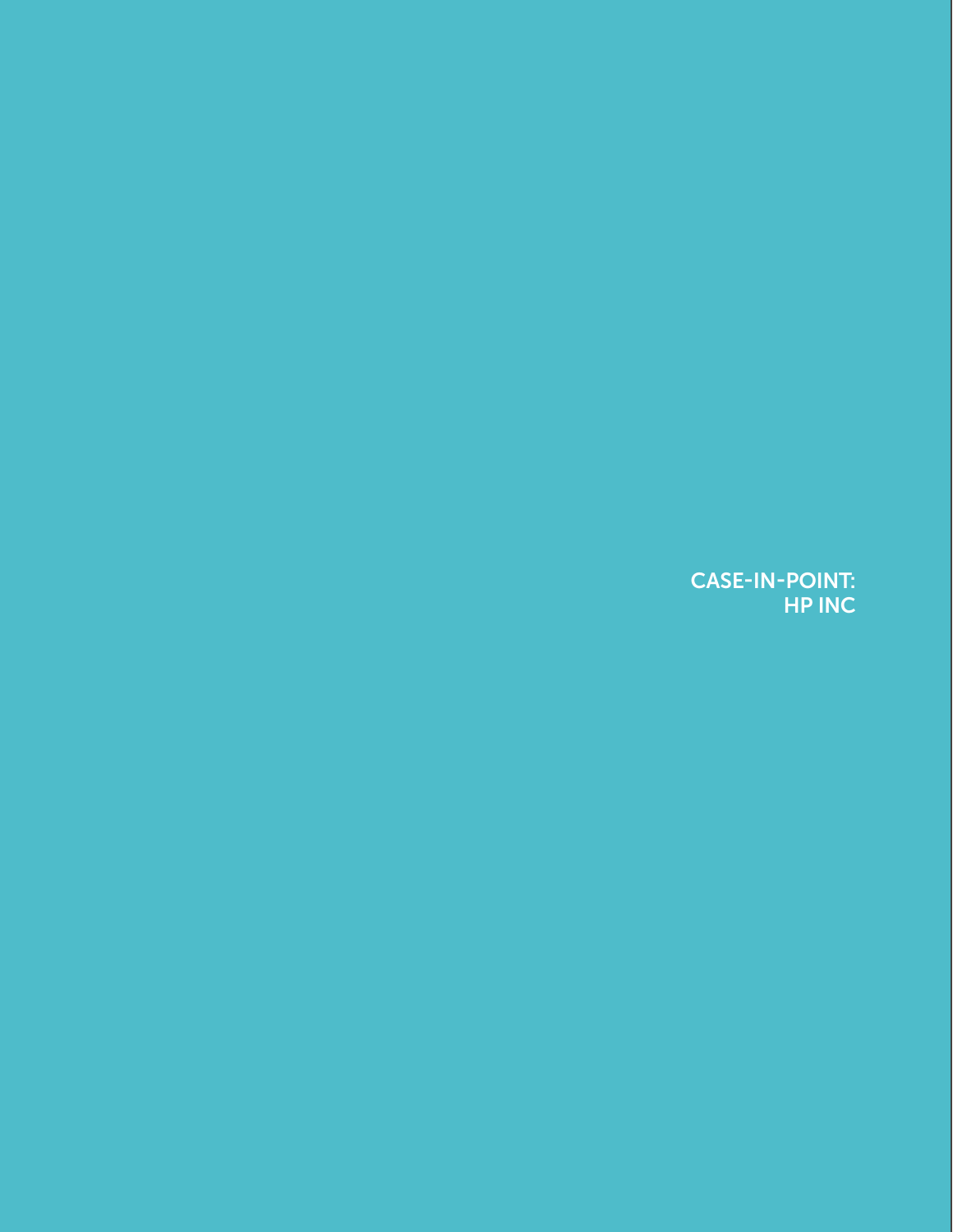#### HP Case Study Example

*A tech giant facing a major change embraces stickiness, meaningfulness, and coherence to spark behavior change.*



In 2015, the tech giant Hewlett-Packard Company separated into two entities: Hewlett Packard Enterprise and HP Inc. With more than 50,000 employees migrating to the new firm, HP leadership faced a crucial question: What kind of culture would these 50,000 people create?

A company-wide survey produced some guiding priorities, such as keeping HP's spirit of collaboration and dedication to innovation while ditching frustrating bureaucracies. But as HP Chief Human Resources Officer Tracy Keogh says, "As we came into a brand-new environment, we had the opportunity to change people's thinking to drive outstanding performance."

To make good on its business goals, HP knew it needed to embrace adaptability, teamwork, and execution.

HP partnered with the NeuroLeadership Institute in September 2016 to implement a program that started with the creation of a new leadership model and then drove a growth mindset through the organization. The thinking partnership included learning sessions of one to two hours that helped leadership teams better understand growth mindset as it applied to their work. It also gave people tools to put growth mindset to use on a regular basis.

NLI's work with HP to develop a formal set of leadership principles helped enable all employees to embody the new culture, in addition to offering habits that support those principles. After testing over 300 principles company-wide, HP eventually landed on Imagine the future, Inspire the team, and Make it happen. The terms reflect HP's mission to use a growth mindset, collaborate, and execute, without burdening people's brains with an overflowing list of values (See Graphic: HP's Leadership Model).

Over the past two years, HP Inc. has seen remarkable progress in both its culture and business. "It's been an amazing journey," Keogh says. Team members leave meetings asking "Did we inspire the team?" and put "Make it happen!" in their email signatures. According to internal company data, employee engagement jumped 22% between 2016 and 2018.

On the business side, HP has seen its stock grow substantially over the last two years, along with double-digit revenue growth year over year. The company is leading both the commercial PC and printer markets, which, as Keogh points out, are industries in secular decline. Meanwhile, HP Inc.'s focus on growth mindset and innovation helped it to reel in 77 awards at the 2018 Consumer Electronics Show and raise its overall market cap to more than \$30 billion.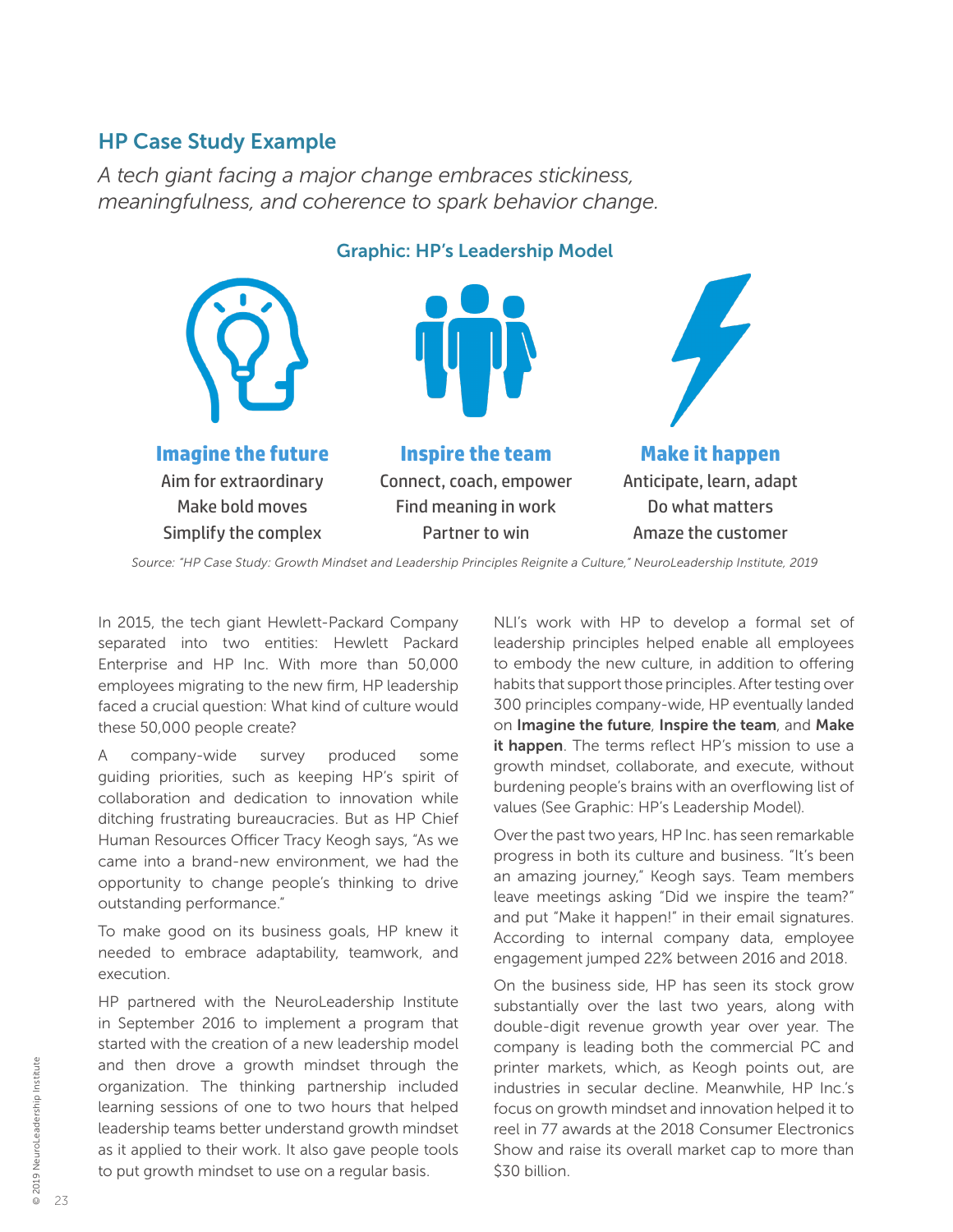TIPS FOR DESIGNING YOUR BRAIN-FRIENDLY LEADERSHIP MODEL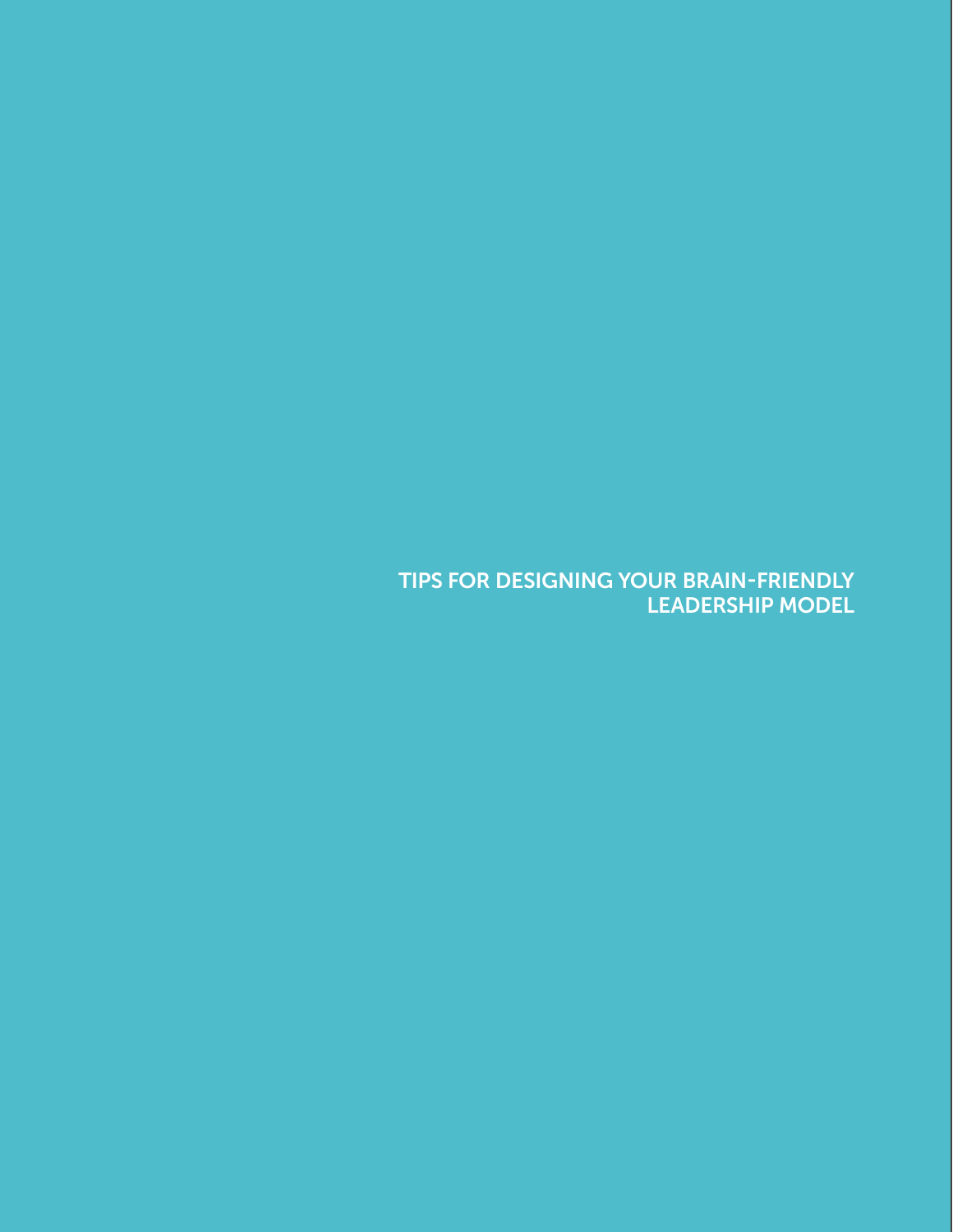

Designing an effective leadership model is far from a straightforward process. In most organizations, design teams tend to be intentionally exhaustive, rather than focus on the essential elements. The result, oftentimes, is a complex model that only a few leaders, if any, are able to remember and meaningfully apply in their roles.

Our research shows that leaders who perceive their models as sticky, meaningful, and coherent with other objectives are more likely to use their organization's leadership model as a guide for decision-making and team engagement. Being able to remember the model, knowing why the components matter, and understanding how the model links back to organizational objectives are all key precursors to leaders acting in a way that matches what is expected of them.

Models that are sticky, meaningful, and coherent may also be easier to implement, inform learning strategies, and enable real behavior change to support the overarching strategies of the business.

Here are three tips for the design of brain-friendly leadership models:

- **1.** Keep the brain and its limitations in mind when brainstorming the number of model values (supporting stickiness).
- 2. Make the model your own instead of copying and pasting from existing models (supporting meaningfulness).
- 3. Ensure alignment between the leadership model and your business strategy (supporting coherence).

To partner with NLI on the design of your organization's brain-friendly leadership model, or simply to learn more about our leadership consulting practice, contact us at:



North America northamerica@neuroleadership.com



Europe, Middle East, and Africa emea@neuroleadership.com

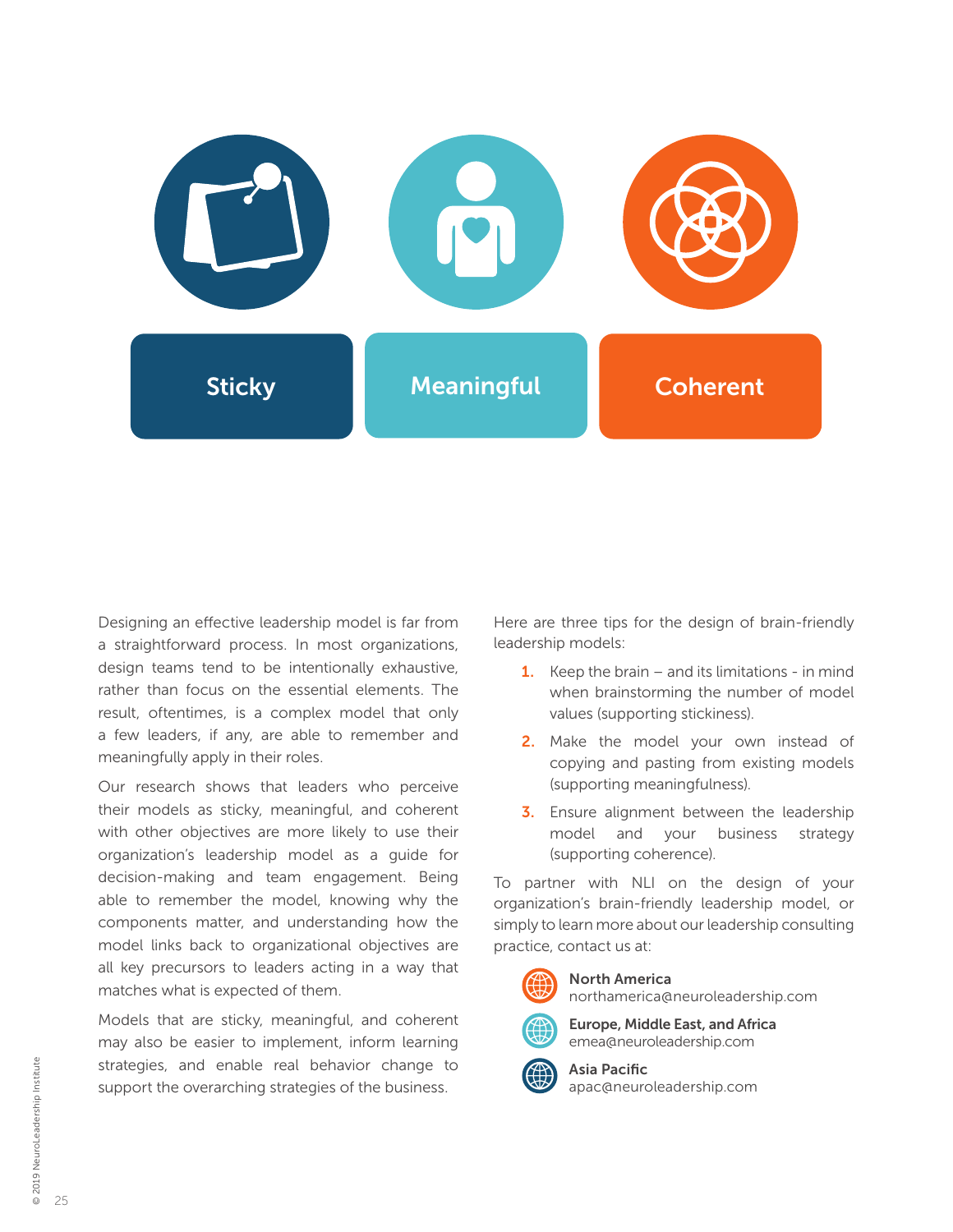#### APPENDIX

#### Survey demographic (a): 289 survey participants identified as "being expected to demonstrate their organization's leadership model"

Expected to demonstrate a leadership model



*Source: Industry Research, NeuroLeadership Institute, 2019*

#### Survey Demographic (b): 279 survey participants identified as having been "involved in the creation of an organization's leadership model"

C-Suite Senior leader Director Middle manager First-time leader Individual contributor Other 11% 12% 21% 26% 14% 15% 1%

Involved in the creation of an organization's leadership model

*Source: Industry Research, NeuroLeadership Institute, 2019*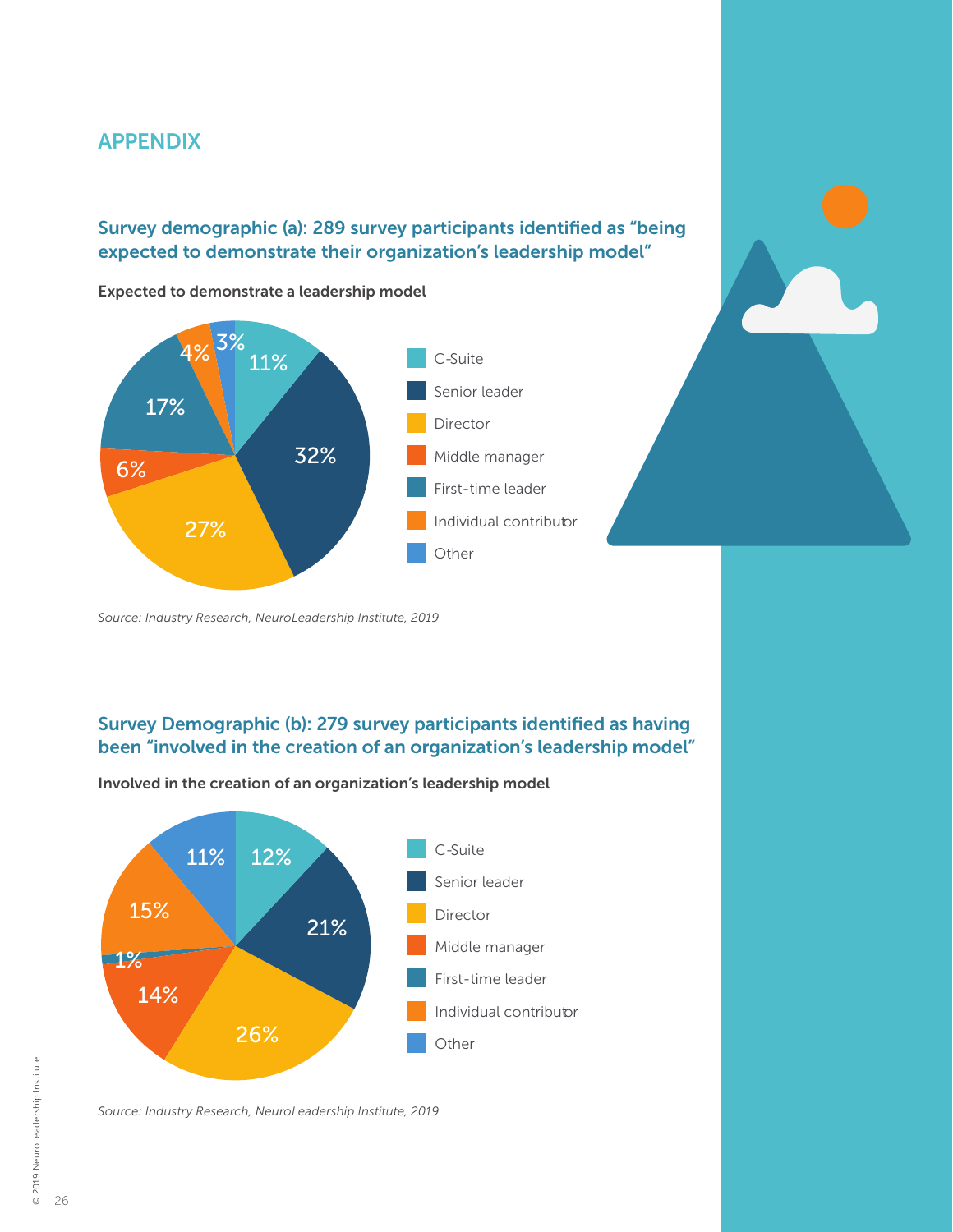#### ABOUT US

The NeuroLeadership Institute (NLI) synthesizes neuroscience research into actionable insights to help organizations be more effective. Our offerings span three practice areas: Culture and Leadership, Performance, and Diversity and Inclusion. NLI partners with leading companies and organizations in all sectors across the globe, with operations in North America, Europe, Asia-Pacific, South America, and Africa. Visit us at www.neuroleadership.com.